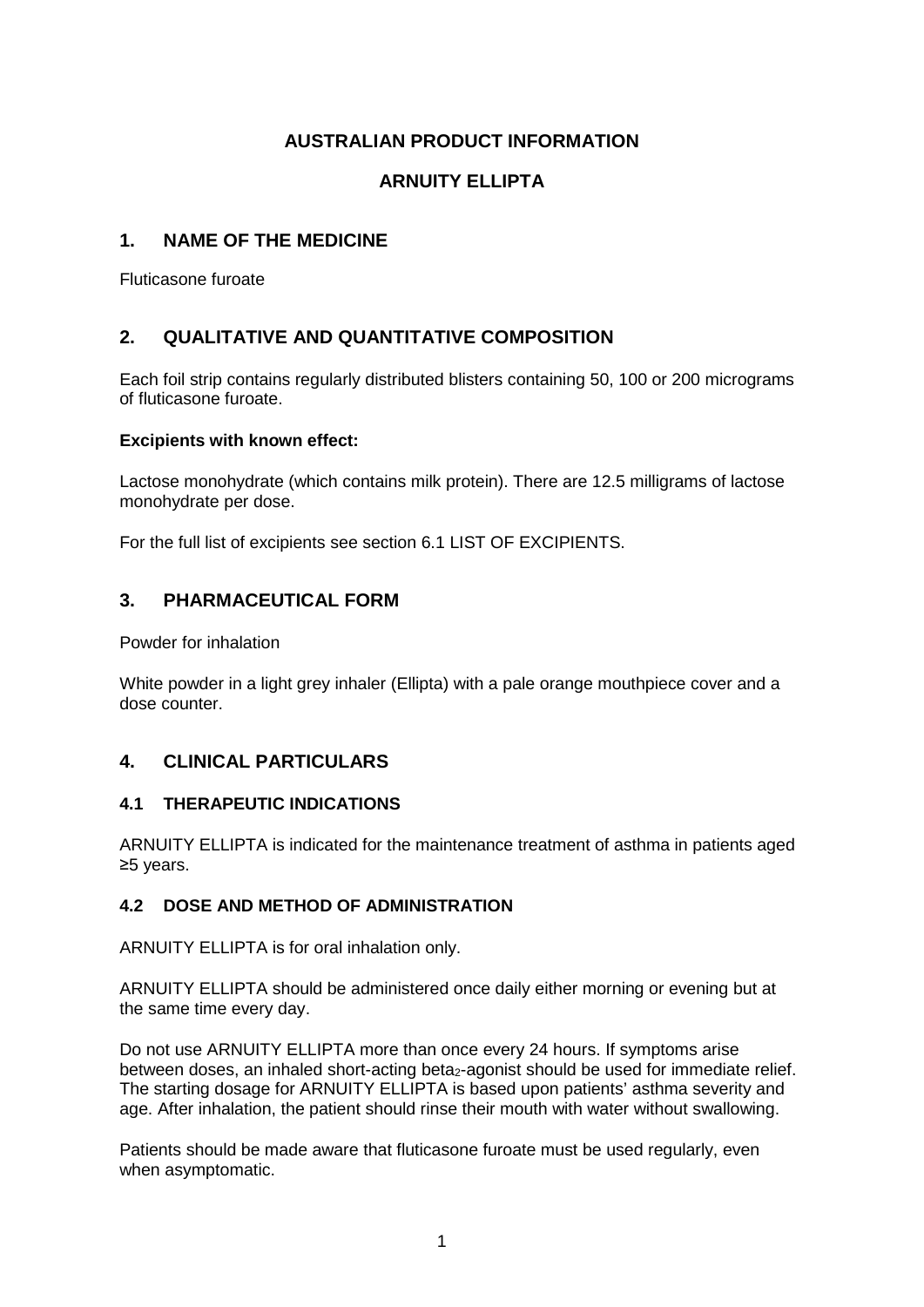Patients should be regularly reassessed by a healthcare professional so that the dose of fluticasone furoate they are receiving remains optimal and is only changed on medical advice.

To minimise adverse reactions, inhaled corticosteroids should be used at the lowest dose that maintains symptom control.

Prescribers should be aware that fluticasone furoate is a novel inhaled corticosteroid with different dosing requirements to older inhaled corticosteroids including fluticasone propionate.

#### **Dose**

#### Adults and adolescents aged 12 years and over

100 or 200 micrograms of ARNUITY ELLIPTA once daily.

The usual recommended starting dose for patients not on an inhaled corticosteroid is 100 micrograms. For other patients, the starting dose should be based on previous asthma drug therapy and disease severity. For patients who do not respond to ARNUITY ELLIPTA 100 micrograms, replacement with ARNUITY ELLIPTA 200 micrograms may provide additional asthma control.

#### Children aged 5 to less than 12 years

One inhalation of ARNUITY ELLIPTA 50 micrograms once daily.

#### Children aged less than 5 years

ARNUITY ELLIPTA should not be used in children younger than 5 years of age.

The safety and efficacy of ARNUITY ELLIPTA have not been established in children less than 5 years of age.

#### Special populations

### *Elderly*

No dosage adjustment is required in patients over 65 years (see section 5.2 PHARMACOKINETIC PROPERTIES – Special Patient Populations).

#### *Renal impairment*

No dose adjustment is required for patients with renal impairment (see section 5.2 PHARMACOKINETIC PROPERTIES – Special Patient Populations).

#### *Hepatic Impairment*

A clinical pharmacology study in adult subjects with mild, moderate and severe hepatic impairment showed up to 3-fold increase in systemic exposure to fluticasone furoate (AUC) (see section 5.2 PHARMACOKINETIC PROPERTIES – Special Patient Populations).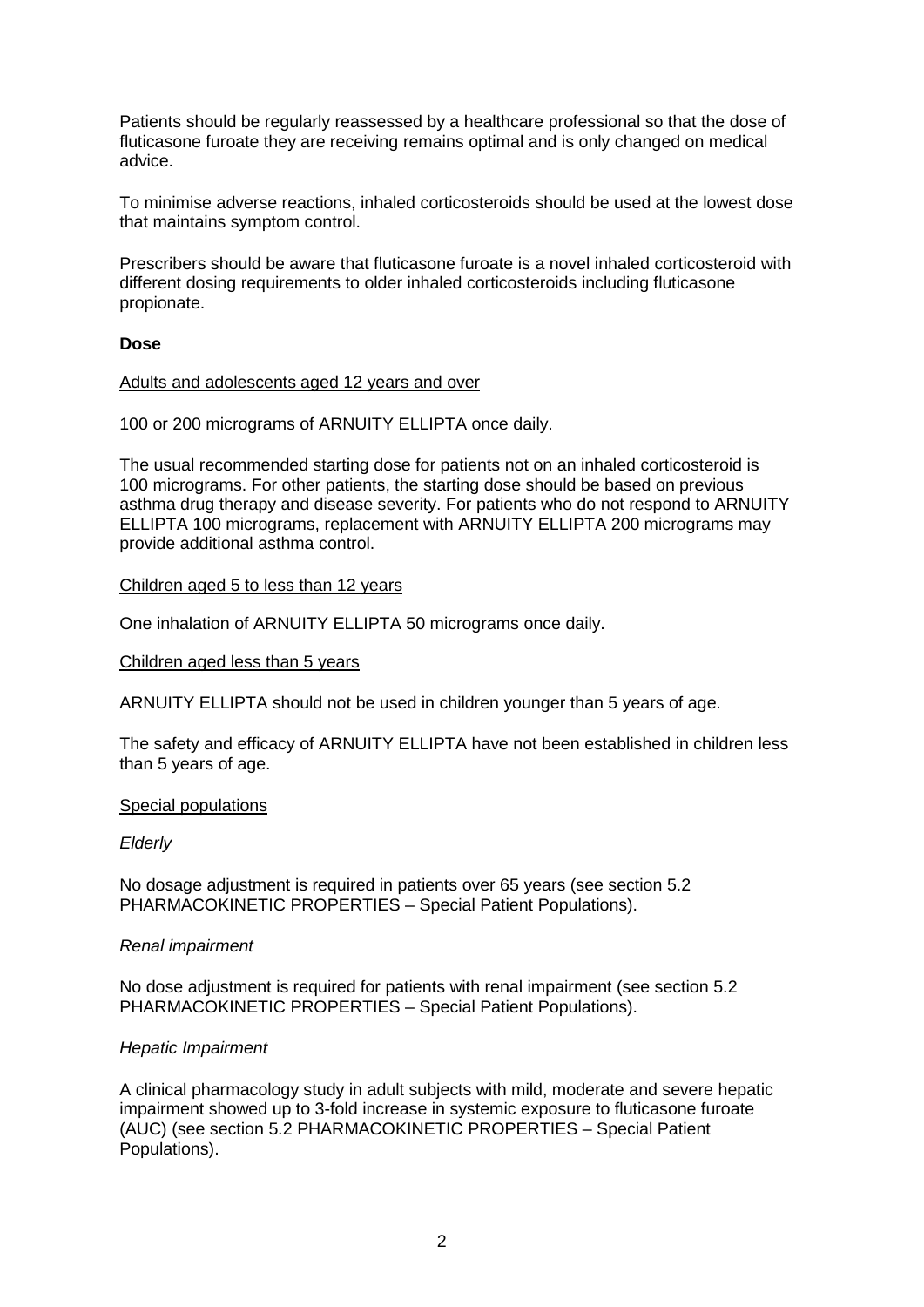Caution should be exercised when dosing patients with hepatic impairment who may be more at risk of systemic adverse reactions associated with corticosteroids.

For patients aged 12 and older with moderate or severe hepatic impairment, the maximum daily dose is 100 micrograms once daily (see section 5.2 PHARMACOKINETIC PROPERTIES – Special Patient Populations).

Fluticasone furoate has not been studied in children under 12 years of age with hepatic impairment. Therefore, the use of ARNUITY ELLIPTA is not recommended in children under 12 years of age with hepatic impairment.

# **4.3 CONTRAINDICATIONS**

ARNUITY ELLIPTA is contraindicated in patients with severe milk-protein allergy or who have demonstrated hypersensitivity to fluticasone furoate or lactose.

ARNUITY ELLIPTA is contraindicated in the primary treatment of status asthmaticus or other acute episodes of asthma where intensive measures are required

# **4.4 SPECIAL WARNINGS AND PRECAUTIONS FOR USE**

### **Deterioration of Disease**

ARNUITY ELLIPTA should not be used to treat acute asthma symptoms, and extra doses should not be used for that purpose. Acute symptoms should be treated with an inhaled short-acting beta $2$ -agonist.

Patients with asthma should have a personal action plan designed in association with their physician. Patients should not stop therapy with ARNUITY ELLIPTA without physician supervision since symptoms may recur after discontinuation.

Increasing use of short-acting bronchodilators to relieve symptoms indicates deterioration of control and patients should be reviewed by a physician.

# **Paradoxical Bronchospasm**

As with other inhalation therapy, paradoxical bronchospasm may occur with an immediate increase in wheezing after dosing. This should be treated immediately with a short-acting inhaled bronchodilator. ARNUITY ELLIPTA should be discontinued immediately, the patient assessed and alternative therapy instituted if necessary.

# **Systemic Corticosteroid Effects**

Systemic effects may occur with any inhaled corticosteroid, particularly at high doses prescribed for long periods. These effects are much less likely to occur than with oral corticosteroids. Possible systemic effects include Cushing's syndrome, Cushingoid features, adrenal suppression, decrease in bone mineral density, growth retardation in children and adolescents, and more rarely, a range of psychological or behavioural effects including psychomotor hyperactivity, sleep disorders, anxiety, depression or aggression (particularly in children).

Ocular effects may be reported with systemic and topical corticosteroid use. If a patient presents with a change in vision, the patient should be considered for the referral to an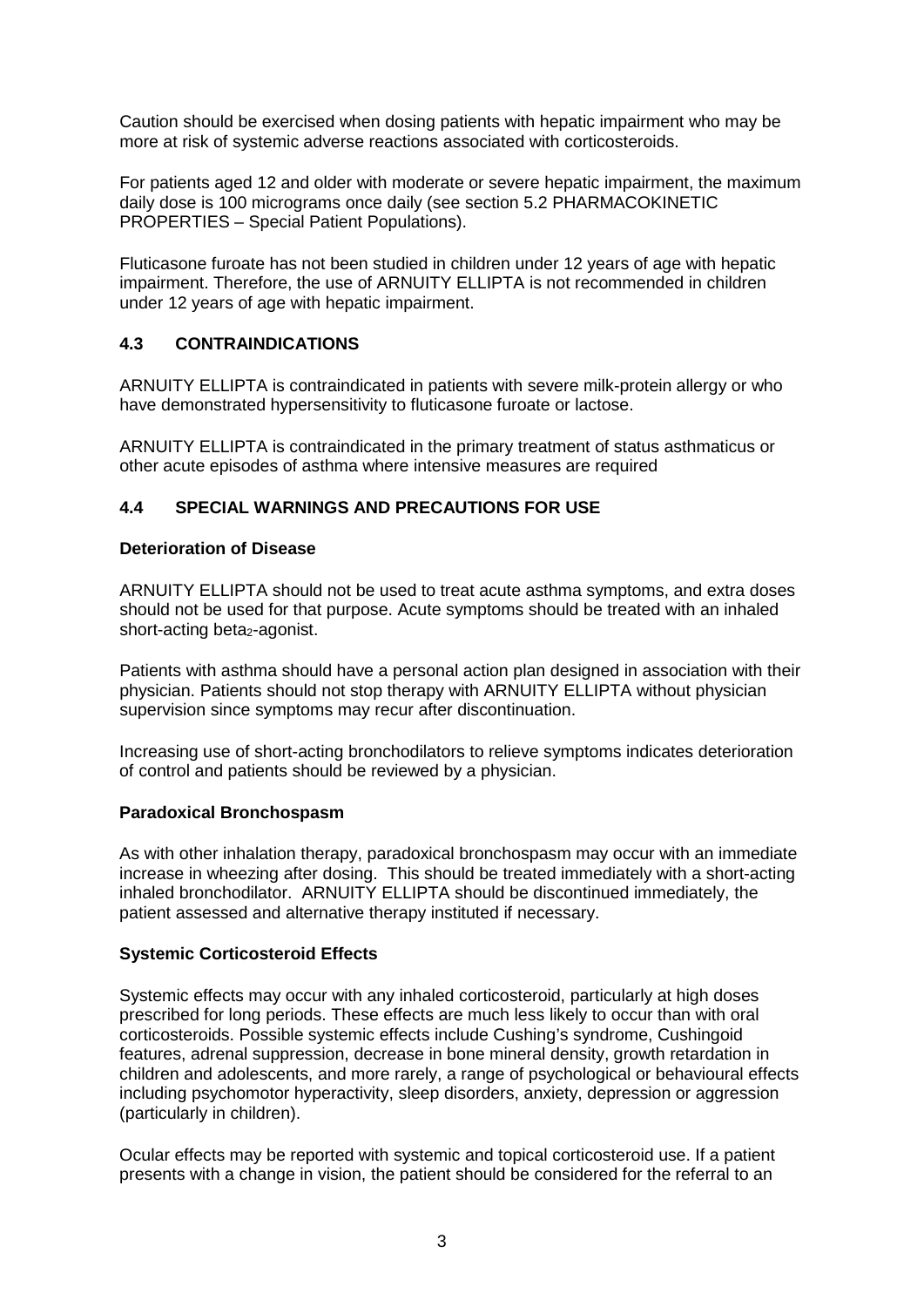ophthalmologist for evaluation of possible causes which may include cataract, glaucoma or rare diseases such as central serous chorioretinopathy (CSCR).

To minimise adverse reactions, inhaled corticosteroids should be used at the lowest dose that maintains symptom control. Patients should be assessed at regular intervals, including assessment of growth in children.

In patients whose asthma is well controlled and stable, the ARNUITY ELLIPTA dose should be down-titrated to the lowest strength of ARNUITY ELLIPTA.

Persons using drugs that suppress the immune system are more susceptible to infections than healthy individuals. Inhaled corticosteroids should be used with caution, if at all, in patients with active or quiescent tuberculosis infections of the respiratory tract; untreated systemic fungal, bacterial, viral, or parasitic infections; or ocular herpes simplex. Chickenpox and measles, for example, can have a more serious or even fatal course in susceptible children or adults using corticosteroids and adequate prophylaxis and antiviral treatment should be considered.

#### **Pneumonia**

An increase in pneumonia has been observed in patients with Chronic Obstructive Pulmonary Disease (COPD) receiving inhaled corticosteroids. In studies in patients with asthma, no difference was observed in the incidence of pneumonia with fluticasone furoate 100 micrograms compared to placebo. An increased incidence of pneumonia in asthmatic patients with higher doses of inhaled corticosteroids cannot be excluded.

#### **HPA Axis Suppression and Adrenal Insufficiency**

ARNUITY ELLIPTA will often help control asthma symptoms with less suppression of hypothalamic-pituitary-adrenal (HPA) function than therapeutically equivalent oral doses of prednisone. Since ARNUITY ELLIPTA is absorbed into the circulation and can be systemically active at higher doses (compared to oral corticosteroids)*,* the beneficial effects of ARNUITY ELLIPTA in minimising HPA dysfunction may be expected only when recommended dosages are not exceeded and individual patients are titrated to the lowest effective dose (see section 4.2 DOSE AND METHOD OF ADMINISTRATION).

Because of the possibility of significant systemic absorption of inhaled corticosteroids, patients treated with ARNUITY ELLIPTA should be observed carefully for any evidence of systemic corticosteroid effects. Particular care should be taken in observing patients for evidence of inadequate adrenal response postoperatively or during periods of stress for evidence of inadequate adrenal response.

It is possible that systemic corticosteroid effects such as hypercorticism and adrenal suppression (including adrenal crisis) may appear in a small number of patients, particularly when fluticasone furoate is administered at higher than recommended doses over prolonged periods of time.

As with all inhaled corticosteroids, caution should be used when inhaled corticosteroids are used with other nasal corticosteroids, or medications that can alter the activity of hepatic enzymes.

If such effects occur, the dosage of ARNUITY ELLIPTA should be reduced slowly, consistent with accepted procedures for reducing systemic corticosteroids and for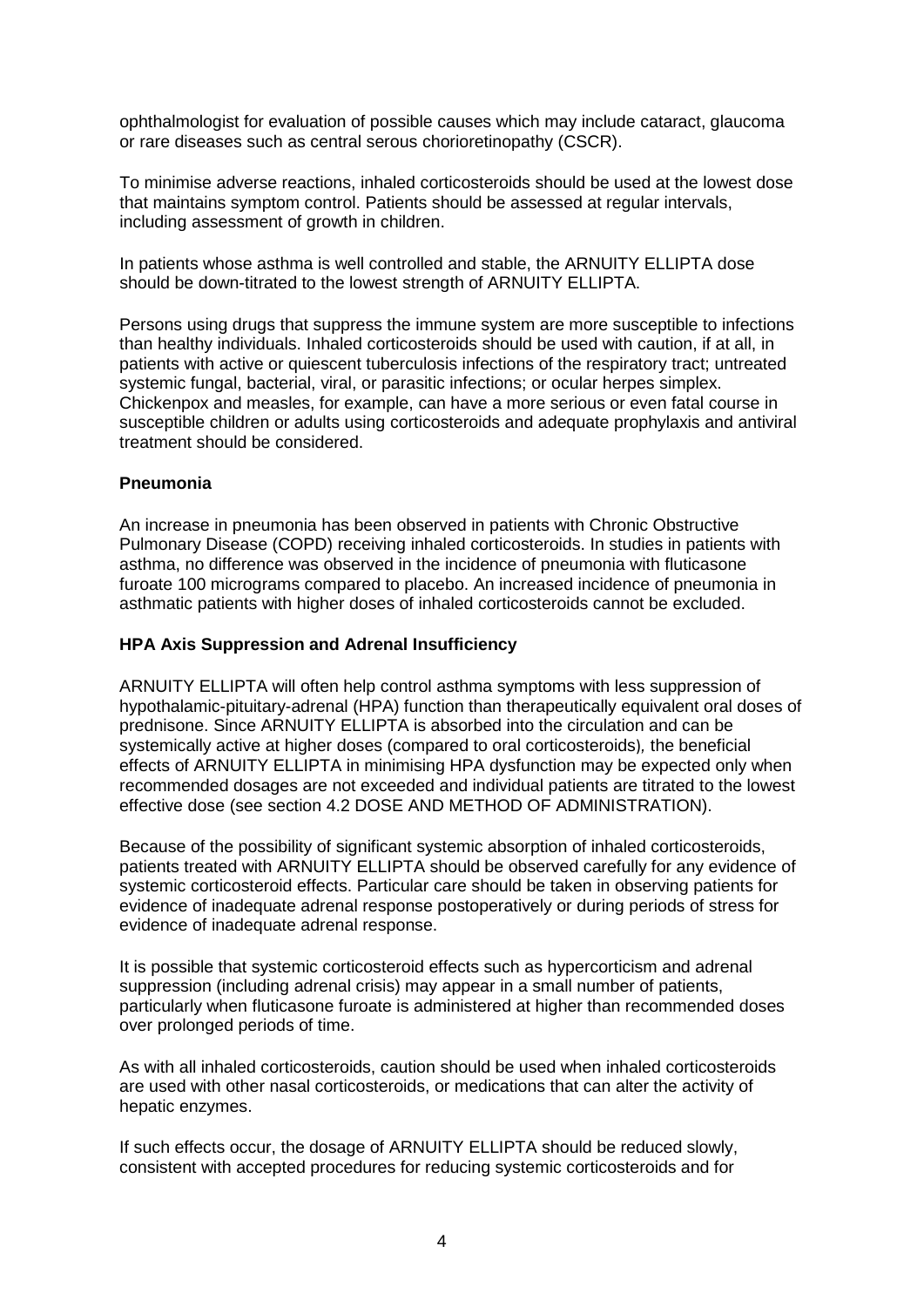management of asthma symptoms (see section 4.2 DOSE AND METHOD OF ADMINISTRATION).

### **Transferring Patients from Systemic Corticosteroid Therapy**

Particular care is needed for patients who are transferred from systemically active corticosteroids to inhaled corticosteroids because deaths due to adrenal insufficiency (symptoms include fatigue, lassitude, weakness, nausea and vomiting, and hypotension) have occurred in patients with asthma during and after transfer from systemic corticosteroids to less systemically available inhaled corticosteroids. After withdrawal from systemic corticosteroids, a number of months are required for recovery of HPA function.

Patients who have been previously maintained on 20 milligrams or more of prednisone (or its equivalent) may be most susceptible, particularly when their systemic corticosteroids have been almost completely withdrawn. During this period of HPA suppression, patients may exhibit signs and symptoms of adrenal insufficiency when exposed to trauma, surgery, or infection (particularly gastroenteritis) or other conditions associated with severe electrolyte loss. These patients should also be instructed to carry a medical identification warning card indicating that they may need supplementary systemic corticosteroids during periods of stress or a severe asthma attack. Patients requiring systemic corticosteroids should be weaned slowly from systemic corticosteroid use after transferring to ARNUITY ELLIPTA.

### **Hypersensitivity Reactions, Including Anaphylaxis**

Hypersensitivity reactions such as urticaria, flushing, allergic dermatitis, and bronchospasm may occur after administration of ARNUITY ELLIPTA. Discontinue ARNUITY ELLIPTA if such reactions occur. There have been reports of anaphylactic reactions in patients with severe milk protein allergy after inhalation of other powder products containing lactose; therefore, patients with severe milk protein allergy should not use ARNUITY ELLIPTA (see section 4.3 CONTRAINDICATIONS).

### **Reduction in Bone Mineral Density**

Decreases in bone mineral density (BMD) have been observed with long-term administration of products containing inhaled corticosteroids. The clinical significance of small changes in BMD with regard to long-term outcomes, such as fracture, is unknown. Patients with major risk factors for decreased bone mineral content, such as prolonged immobilisation, family history of osteoporosis, or chronic use of drugs that can reduce bone mass (e.g., anticonvulsants, oral corticosteroids), should be monitored and treated with established standards of care.

### **Effect on Growth**

Orally inhaled corticosteroids, including ARNUITY ELLIPTA, may cause a reduction in growth velocity when administered to children and adolescents. Monitor the growth of children and adolescents receiving ARNUITY ELLIPTA routinely (e.g., via stadiometry). To minimise the systemic effects of orally inhaled corticosteroids, including ARNUITY ELLIPTA, titrate each patient's dose to the lowest dosage that effectively controls his/her symptoms (see section 4.2 DOSE AND METHOD OF ADMINISTRATION).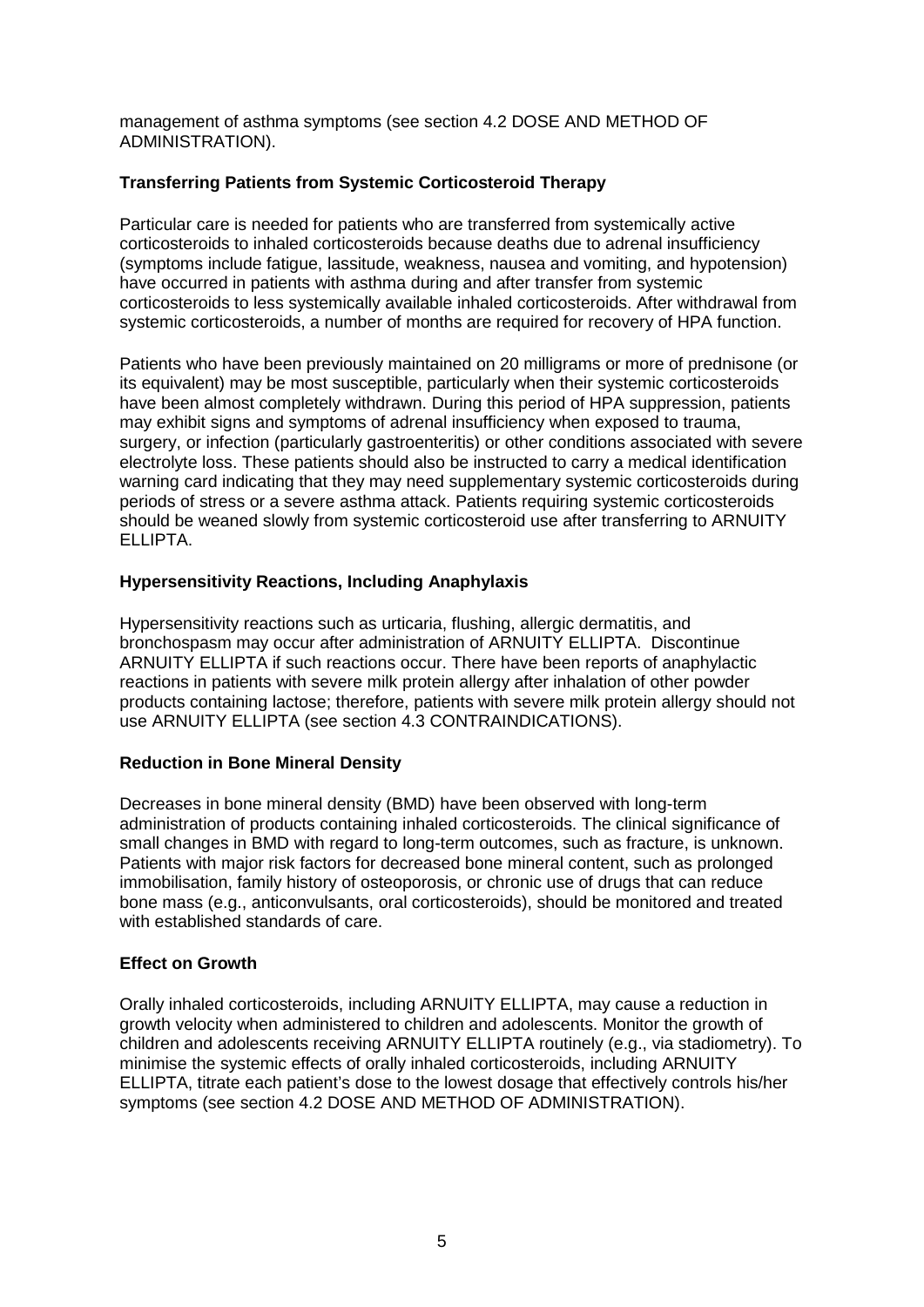#### **Glaucoma and Cataracts**

Glaucoma, increased intraocular pressure, and cataracts have been reported in patients following the long-term administration of inhaled corticosteroids. Therefore, close monitoring is warranted in patients with a change in vision or with a history of increased intraocular pressure, glaucoma, and/or cataracts.

### **Use in the Elderly**

There was no evidence for age (up to 84 years) to affect the pharmacokinetics of fluticasone furoate in subjects with asthma.

#### **Paediatric Use**

The safety and efficacy of ARNUITY ELLIPTA have not been established in children less than 5 years of age.

#### **Effect on Laboratory Tests**

Interactions with laboratory tests have not been established.

### **4.5 INTERACTIONS WITH OTHER MEDICINES AND OTHER FORMS OF INTERACTIONS**

Clinically significant drug interactions mediated by fluticasone furoate at clinical doses are considered unlikely due to the low plasma concentrations achieved after inhaled dosing.

### **Interaction with CYP3A4 inhibitors**

Fluticasone furoate is rapidly cleared by extensive first-pass metabolism mediated by the liver enzyme CYP3A4.

Care is advised when co-administering with strong CYP 3A4 inhibitors (e.g. ketoconazole, ritonavir) as there is potential for an increased systemic exposure to fluticasone furoate, which could lead to an increase in the potential for adverse reactions (see section 5.2 PHARMACOKINETIC PROPERTIES).

### **Interaction with P-glycoprotein inhibitors**

Fluticasone furoate is a substrate of P-gp. Clinical pharmacology studies with a specific Pgp inhibitor and fluticasone furoate have not been conducted (see section 5.2 PHARMACOKINETIC PROPERTIES).

### **4.6 FERTILITY, PREGNANCY AND LACTATION**

### **Effects on Fertility**

There are no fertility data in humans. Studies in rats showed no effect of fluticasone furoate on male or female fertility*.*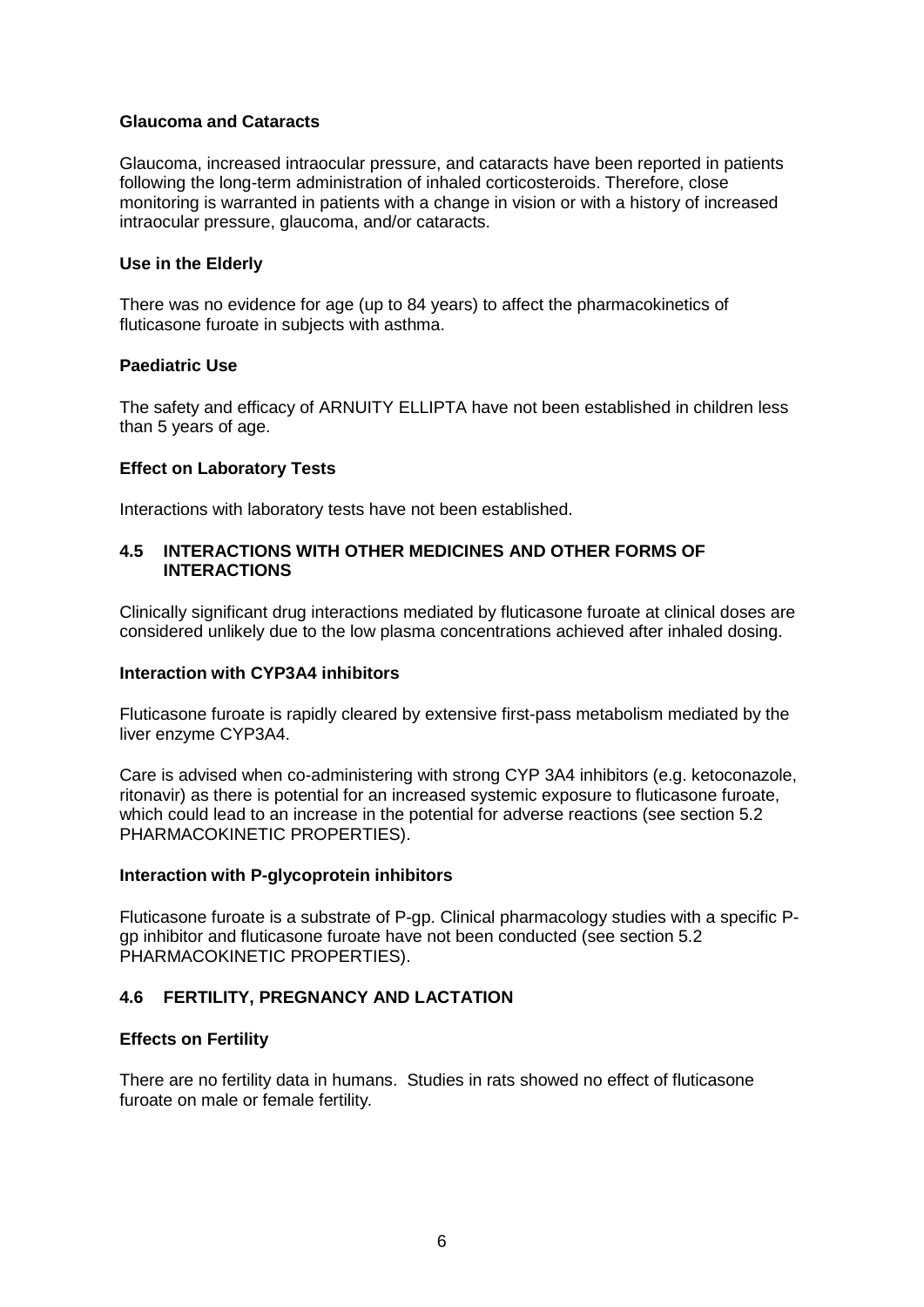### **Use in Pregnancy (Category B3)**

Corticosteroids have been shown to be teratogenic in laboratory animals when administered systemically at relatively low dosage levels.

Fluticasone furoate was not teratogenic in studies by the inhalational route in rats and rabbits, but it caused decreased fetal weight and impaired ossification in rats (at 91 micrograms/kilogram/day) and abortion in rabbits (at doses of 47 micrograms/kilogram/day and greater), occurring in conjunction with maternotoxicity. There were no adverse effects on embryofetal development in rats at 23 micrograms/kilogram/day, yielding systemic exposure approximately 4-times greater than that in patients at the maximum recommended human dose based on AUC, and there were no developmental effects in a prenatal and postnatal study in rats (at doses up to 27 micrograms/kilogram/day).

There has been limited pregnancy exposure in humans.

Administration of ARNUITY ELLIPTA to pregnant women should only be considered if the expected benefit to the mother is greater than any possible risk to the fetus.

### **Use in Lactation**

There is no information on the excretion of fluticasone furoate or its metabolites in human milk, however, other corticosteroids are detected in human milk. A risk to breastfed newborns/infants cannot be excluded.

A decision must be made whether to discontinue breast-feeding or to discontinue ARNUITY ELLIPTA therapy taking into account the benefit of breast-feeding for the child and the benefit of therapy for the woman.

# **4.7 EFFECTS ON ABILITY TO DRIVE AND USE MACHINES**

There have been no studies to investigate the effect of fluticasone furoate on driving performance or the ability to operate machinery. A detrimental effect on such activities would not be anticipated from the pharmacology of fluticasone furoate.

# **4.8 ADVERSE EFFECTS (UNDESIRABLE EFFECTS)**

### **Clinical trial data**

The safety of ARNUITY ELLIPTA in adults and adolescents (aged 12 years and over) was evaluated in 10 double-blind, parallel-group, controlled trials (7 with placebo) of 8 to 76 weeks' duration, which enrolled 6,219 subjects with asthma. Doses of fluticasone furoate studied ranged from 25 to 800 micrograms. ARNUITY ELLIPTA 100 micrograms was studied in 1,663 subjects, and ARNUITY ELLIPTA 200 micrograms was studied in 608 subjects. Subject ages ranged from 12 to 84 years, 65% were female, and 75% were Caucasian.

The incidence of adverse events associated with ARNUITY ELLIPTA 100 micrograms is shown in Table 1 and is based on one 24-week trial (FFA112059) in adolescent and adult subjects with asthma.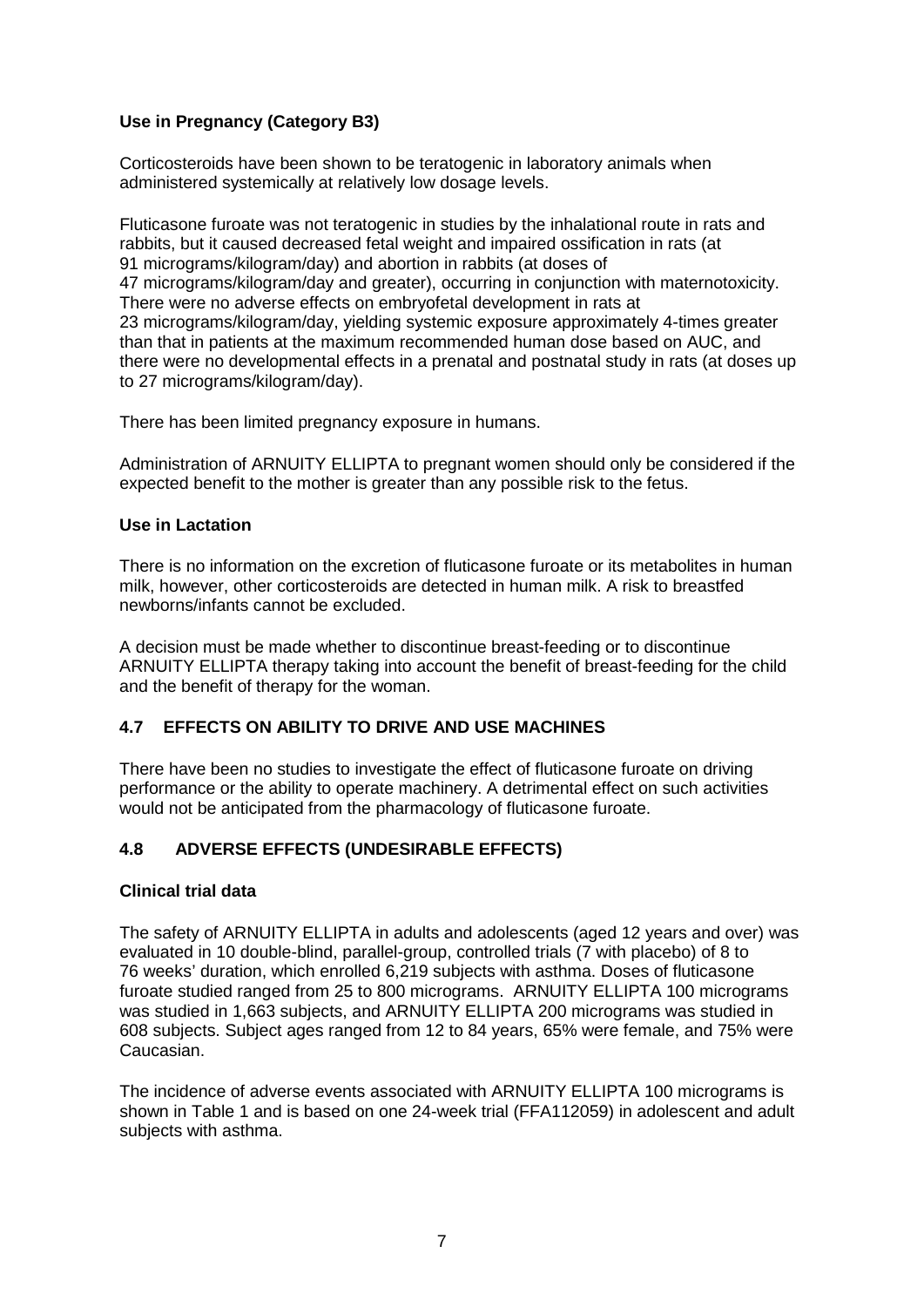| <b>Adverse Event</b>              | <b>ARNUITY ELLIPTA</b><br>100 micrograms | <b>Placebo</b> |
|-----------------------------------|------------------------------------------|----------------|
|                                   | (n=114)                                  | (n=115)        |
|                                   | %                                        | %              |
| Nasopharyngitis                   |                                          | 5              |
| <b>Bronchitis</b>                 |                                          |                |
| Upper respiratory tract infection |                                          | 5              |
| Headache                          |                                          |                |
| Pharyngitis                       |                                          |                |
| <b>Sinusitis</b>                  |                                          | <1             |
| Toothache                         |                                          | ا>             |
| Gastroenteritis viral             |                                          |                |
| Oral candidiasis                  |                                          |                |
| Oropharyngeal candidiasis         |                                          |                |
| Oropharyngeal pain                |                                          |                |

### **Table 1. Adverse Events with ARNUITY ELLIPTA 100 micrograms with ≥3% Incidence and More Common than Placebo (FFA112059, Intent-to-Treat Population)**

The incidence of adverse events associated with ARNUITY ELLIPTA 200 micrograms is shown in Table 2 and is based on one 24-week trial (FFA114496) in adolescent and adult subjects with asthma. This trial did not have a placebo arm.

| Table 2. Adverse Events with ARNUITY ELLIPTA 200 micrograms with ≥3% Incidence |  |  |
|--------------------------------------------------------------------------------|--|--|
| (FFA114496, Safety Population)                                                 |  |  |

| <b>Adverse Event</b>              | <b>ARNUITY ELLIPTA</b><br>200 micrograms | <b>ARNUITY ELLIPTA</b><br>100 micrograms |
|-----------------------------------|------------------------------------------|------------------------------------------|
|                                   | (n=119)                                  | (n=119)                                  |
|                                   | %                                        | ℅                                        |
| Nasopharyngitis                   | 13                                       | 12                                       |
| Headache                          | 13                                       | 10                                       |
| <b>Bronchitis</b>                 |                                          | 12                                       |
| Influenza                         |                                          | 4                                        |
| Upper respiratory tract infection | 6                                        | 2                                        |
| <b>Sinusitis</b>                  | 4                                        |                                          |
| Oropharyngeal pain                | 4                                        | 3                                        |
| Pharyngitis                       | 3                                        | 6                                        |
| Back pain                         | 3                                        | 3                                        |
| Dysphonia                         | 3                                        | 2                                        |
| Oral candidiasis                  | 3                                        | <1                                       |
| Procedural pain                   | 3                                        | <1                                       |
| <b>Rhinitis</b>                   | 3                                        | <1                                       |
| Throat irritation                 | 3                                        | ا>                                       |
| Abdominal pain                    | 3                                        |                                          |
| Cough                             | 3                                        |                                          |

Adverse events observed in the other trials in adults and adolescents were consistent with those described in Tables 1 and 2.

The following adverse reactions were observed at a frequency of 3% or more, and higher than placebo, in adult and adolescent subjects receiving fluticasone furoate monotherapy in the key efficacy studies.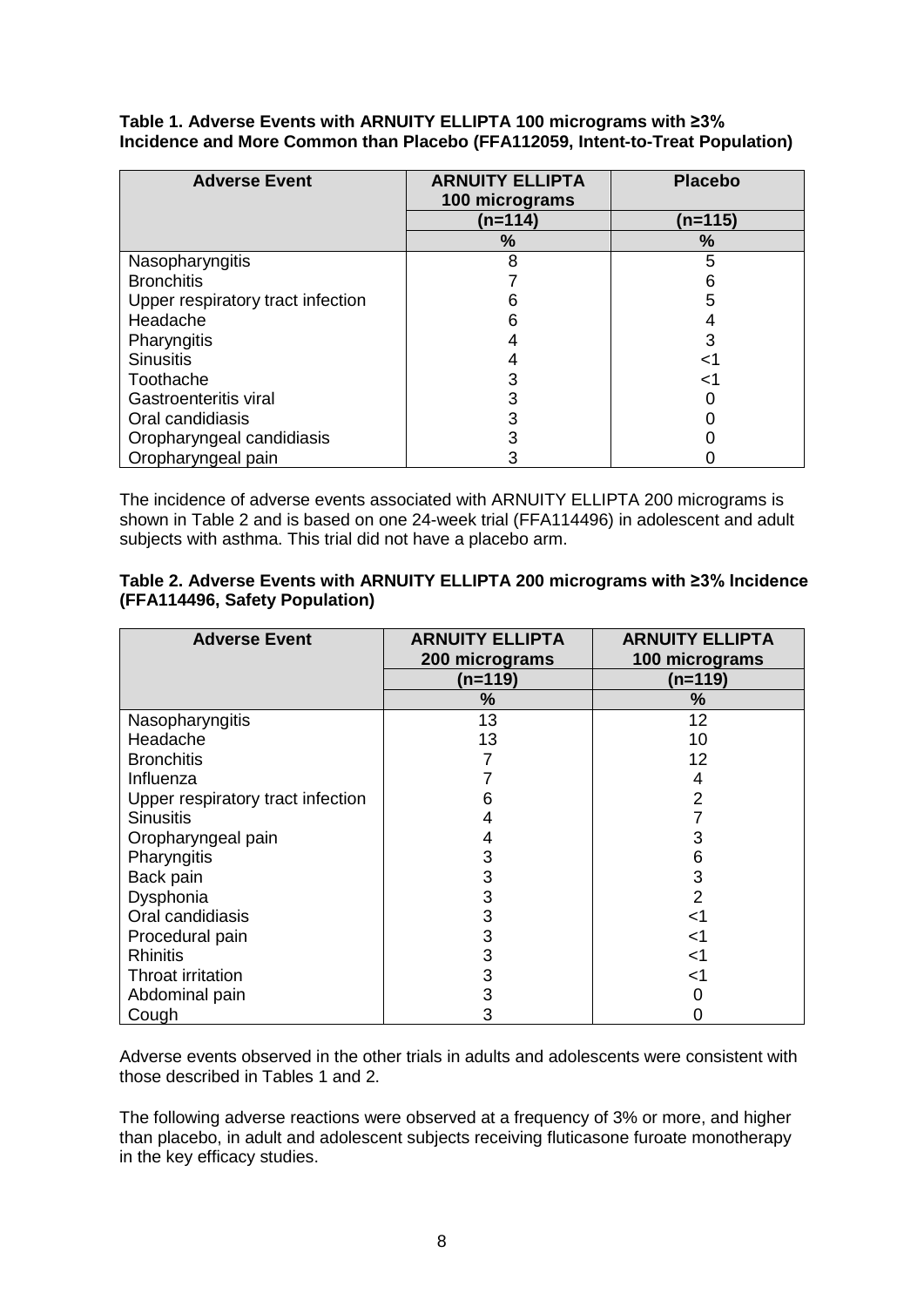The following convention has been used for the classification of adverse reactions:

| Very common: | $\geq 1/10$             |
|--------------|-------------------------|
| Common:      | $≥1/100$ to <1/10       |
| Uncommon:    | $≥1/1000$ to <1/100     |
| Rare:        | $≥1/10000$ to $≤1/1000$ |
| Very rare:   | $<$ 1/10000             |

### **Table 3. Adverse Reactions with ARNUITY ELLIPTA listed by MedDRA system organ class and frequency**

| <b>System organ class</b>                             | <b>Adverse reaction(s)</b>                                  | <b>Frequency</b> |
|-------------------------------------------------------|-------------------------------------------------------------|------------------|
| Infections and<br>infestations                        | Upper Respiratory Tract Infection, Bronchitis,<br>Influenza | Common           |
|                                                       | Candidiasis of mouth and throat                             |                  |
| Nervous System<br><b>Disorders</b>                    | Headache                                                    | Very<br>Common   |
| Respiratory, Thoracic<br>& Mediastinal                | Nasopharyngitis                                             | Very<br>Common   |
| <b>Disorders</b>                                      | Oropharyngeal pain                                          | Common           |
|                                                       | Sinusitis, Pharyngitis                                      |                  |
|                                                       | Cough                                                       |                  |
| Musculoskeletal and<br>connective tissue<br>disorders | Back pain                                                   | Common           |

The safety data for paediatric subjects is based upon one 12 week clinical trial that enrolled subjects with asthma aged 5 to younger than 12 years. Dosages of fluticasone furoate studied were 25, 50, or 100 micrograms administered once daily. ARNUITY ELLIPTA 50 micrograms was studied in 120 subjects (46 females and 74 males) (see section 5.1 PHARMACODYNAMIC PROPERTIES). Adverse reactions (≥ 3% and greater than placebo) seen in paediatric subjects were similar to those reported in adult and adolescent subjects. Adverse reactions occurring in  $\geq$  3% of subjects treated with ARNUITY ELLIPTA 50 micrograms and greater than placebo were bronchitis, pharyngitis, and viral infection.

# **Long-Term Safety**

Long-term safety data is based on 2 trials in adolescent and adult subjects with asthma.

In one 12-month treatment trial subjects received, in combination with a long-acting beta<sub>2</sub>adrenergic agonist (LABA), fluticasone furoate 100 micrograms (n=201) or fluticasone furoate 200 micrograms (n=202). Subjects had a mean age of 39 years (adolescents made up 16% of the population), 63% were female, and 67% were Caucasian. In addition to the events shown in Table 1 and Table 2, adverse events occurring in greater than or equal to 3% of the subjects treated with fluticasone furoate 100 micrograms or fluticasone furoate 200 micrograms included pyrexia, extrasystoles, upper abdominal pain, respiratory tract infection, diarrhea, and allergic rhinitis.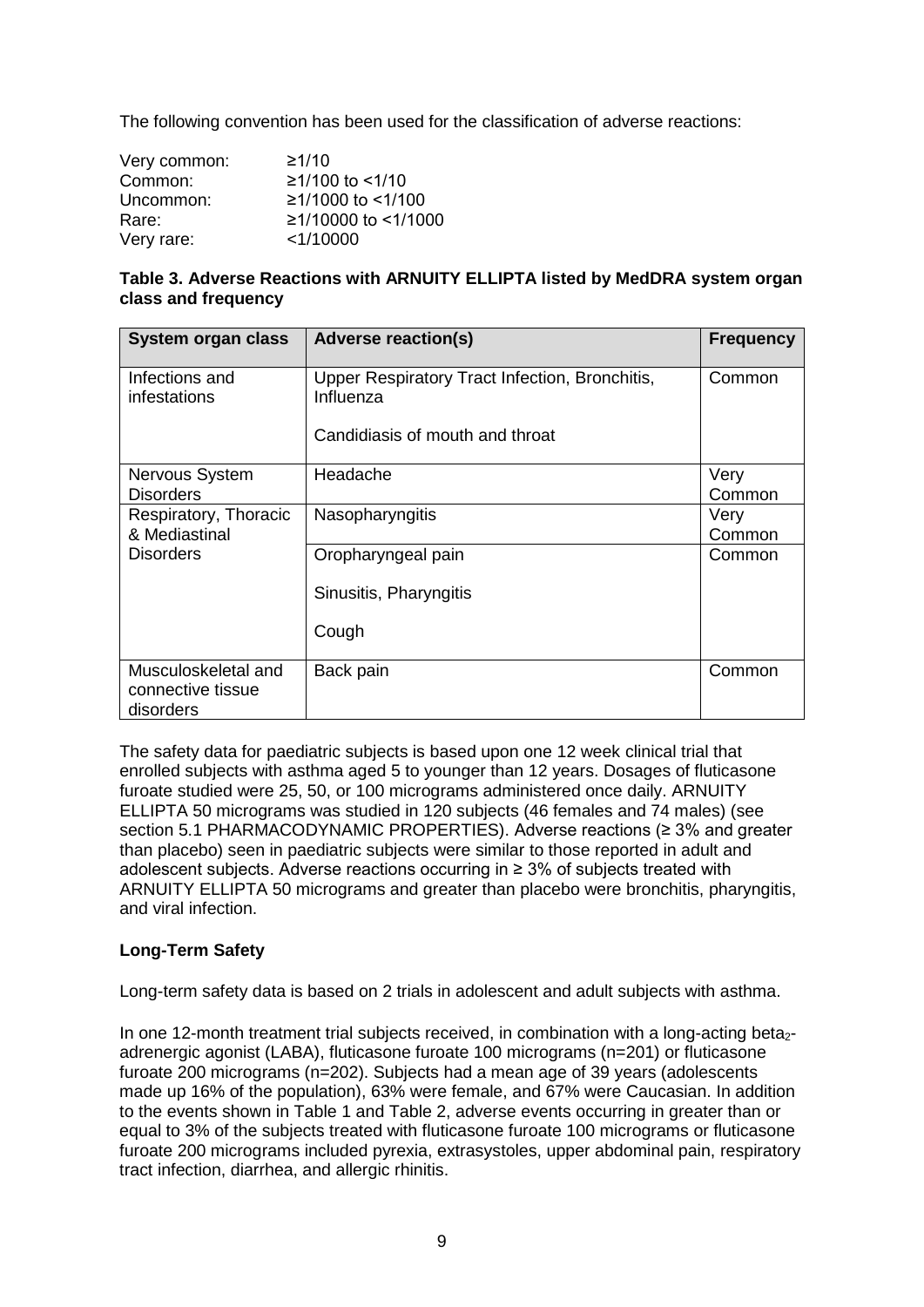In the second long-term safety trial, subjects received fluticasone furoate 100 micrograms (n=1,010) for 24 to 76 weeks. Subjects participating in this trial had a history of one or more asthma exacerbations that required treatment with oral/systemic corticosteroids or emergency department visit or in-patient hospitalization for the treatment of asthma within the previous 12 months.

Subjects had a mean age of 42 years (adolescents made up 14% of the population), 67% were female, and 73% were Caucasian. In addition to the events shown in Table 1 and Table 2, adverse events occurring in greater than or equal to 3% of subjects treated with fluticasone furoate 100 micrograms for up to 76 weeks included allergic rhinitis, nasal congestion, and arthralgia.

### **Post-marketing data**

There are no relevant data available.

### **Reporting suspected adverse effects**

Reporting suspected adverse reactions after registration of the medicinal product is important. It allows continued monitoring of the benefit-risk balance of the medicinal product. Healthcare professionals are asked to report any suspected adverse reactions at [www.tga.gov.au/reporting-problems.](file://abbdsntp001.corpnet2.com/directorates/Healthcare%20Environment/Regulatory%20Affairs/Working%20Docs/Arnuity/2018a_CAT1_Paed%20asthma/07%20Other%20Agency%20Documents/PI%20negotiations/www.tga.gov.au/reporting-problems)

# **4.9 OVERDOSE**

### **Symptoms and signs**

There are no data available from clinical trials on overdose with ARNUITY ELLIPTA.

An overdose of fluticasone furoate may produce signs and symptoms consistent with the known inhaled corticosteroid class effects (see section 4.4 SPECIAL WARNINGS AND PRECAUTIONS FOR USE).

# **Treatment**

There is no specific treatment for an overdose with ARNUITY ELLIPTA. If overdose occurs, the patient should be treated supportively with appropriate monitoring as necessary.

Further management should be as clinically indicated.

For information on the management of overdose, contact the Poison Information Centre on 131126 (Australia).

# **5. PHARMACOLOGICAL PROPERTIES**

# **5.1 PHARMACODYNAMIC PROPERTIES**

### **Mechanism of action**

Fluticasone furoate is a synthetic trifluorinated corticosteroid with potent anti-inflammatory activity. The precise mechanism through which fluticasone furoate affects asthma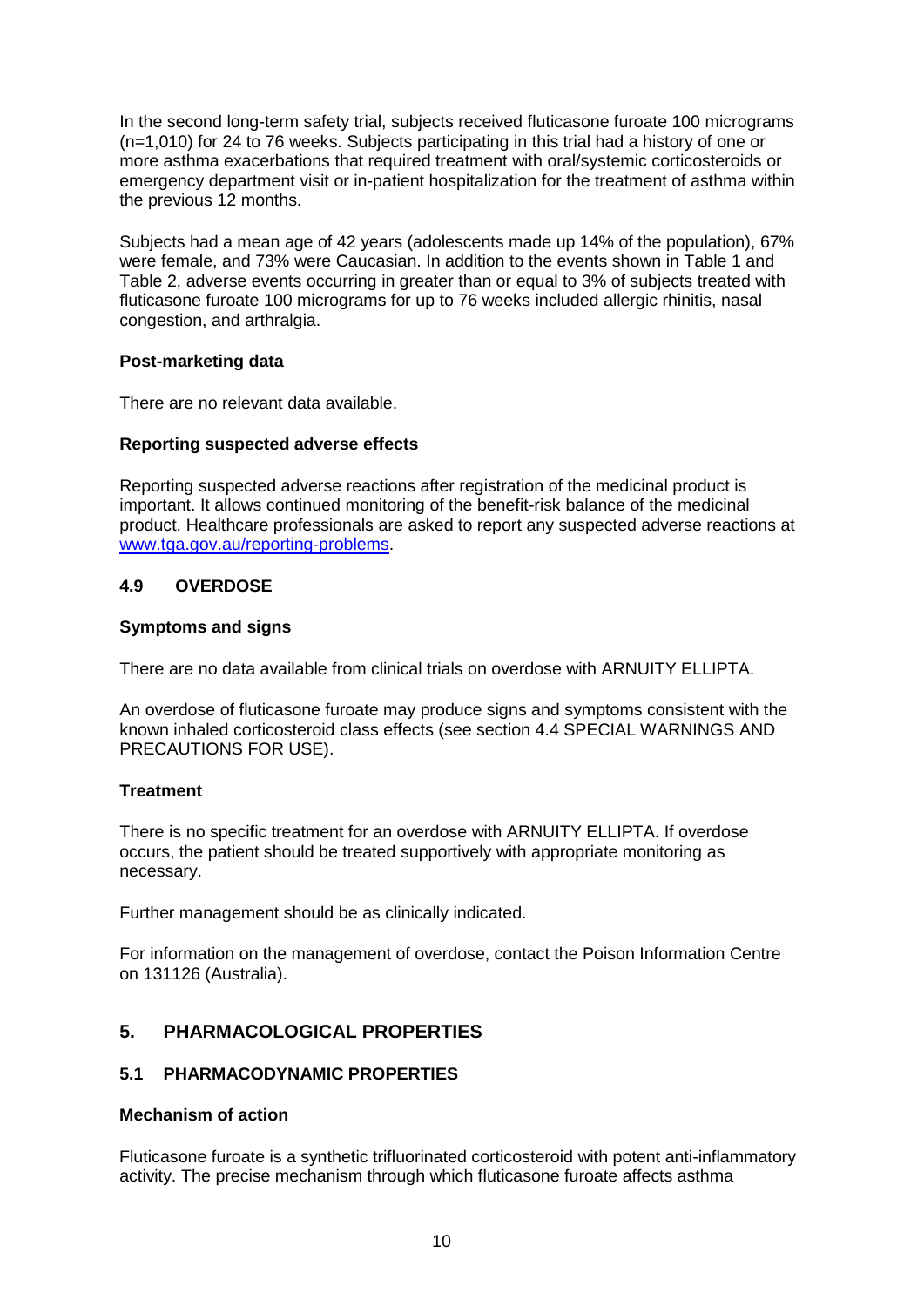symptoms is not known. Corticosteroids have been shown to have a wide range of actions on multiple cell types (e.g. eosinophils, macrophages, lymphocytes) and mediators (e.g. cytokines and chemokines) involved in inflammation.

An overall summary of PK/PD data from eight clinical pharmacology studies showed that administration of inhaled fluticasone furoate at repeat doses up to 400 micrograms was not associated with statistically significant decreases in serum cortisol (on average less than 20% decrease in serum cortisol). However this population average may not be representative of an individual's clinical response which will be influenced by individual differences in metabolism and tissue sensitivity following exposure to corticosteroids. A randomised, double-blind, parallel group trial in 104 paediatric subjects with asthma aged 5 to less than 12 years showed once daily treatment with fluticasone furoate 50 micrograms (n=104) to be non-inferior to placebo on serum cortisol weighted mean (0- 24 h) and serum cortisol AUC  $(0.24)$  after 6-weeks of treatment.

# **Clinical Trials**

# Adults and adolescents (aged 12 years and over)

The efficacy of fluticasone furoate (FF) 100 micrograms and 200 micrograms in the treatment of asthma has been evaluated in 4 randomised, double blind, parallel-group clinical trials of between 12 and 24 weeks in duration (FFA112059, HZA106827, HZA106829 and FFA114496) and a further 8-week Phase IIb supportive study (FFA109687), in patients aged 12 years and older with persistent asthma. The trials were designed to evaluate the efficacy of FF 100 micrograms and 200 micrograms, given once daily in the evening, on lung function in subjects who were not controlled on their current treatments of non-corticosteroids (e.g. short-acting beta<sub>2</sub>-adrenergic agonists (SABA), leukotriene modifiers), inhaled corticosteroids, or combination therapy consisting of an inhaled corticosteroid plus a LABA.

Three of these studies (FFA112059, HZA106829 and FFA109687) included a comparator group in order to compare the relative benefits of FF with the established inhaled corticosteroid fluticasone propionate (FP).

# *Studies in patients previously treated with inhaled corticosteroids or combination therapy*

FFA112059 was a 24-week study which evaluated the efficacy of FF 100 micrograms once daily and FP 250 micrograms twice daily on lung function in subjects with asthma compared to placebo. The trial included a 4-week run-in period during which subjects were symptomatic while taking their usual low to mid-dose inhaled corticosteroid therapy (i.e. FP 100 to 500 micrograms daily or equivalent). The primary endpoint was the change from baseline trough  $FEV<sub>1</sub>$  after the 24-week period. The groups receiving FF 100 micrograms once daily and FP 250 micrograms twice daily had greater changes from baseline in trough FEV<sub>1</sub> compared to the placebo group throughout the study.

The results of FFA112059 are shown in Table 4.

# **Table 4. Summary of Data from Study FFA112059**

| Trough FEV <sub>1</sub> (mL) at week 24 | <b>Placebo</b> | FF 100     | FP 250     |
|-----------------------------------------|----------------|------------|------------|
|                                         |                | micrograms | micrograms |
|                                         |                | OD         | BD         |
|                                         | $(n=113)$      | $(n=111)$  | $(n=107)$  |
| Least squares mean                      | 2,372          | 2,519      | 2,517      |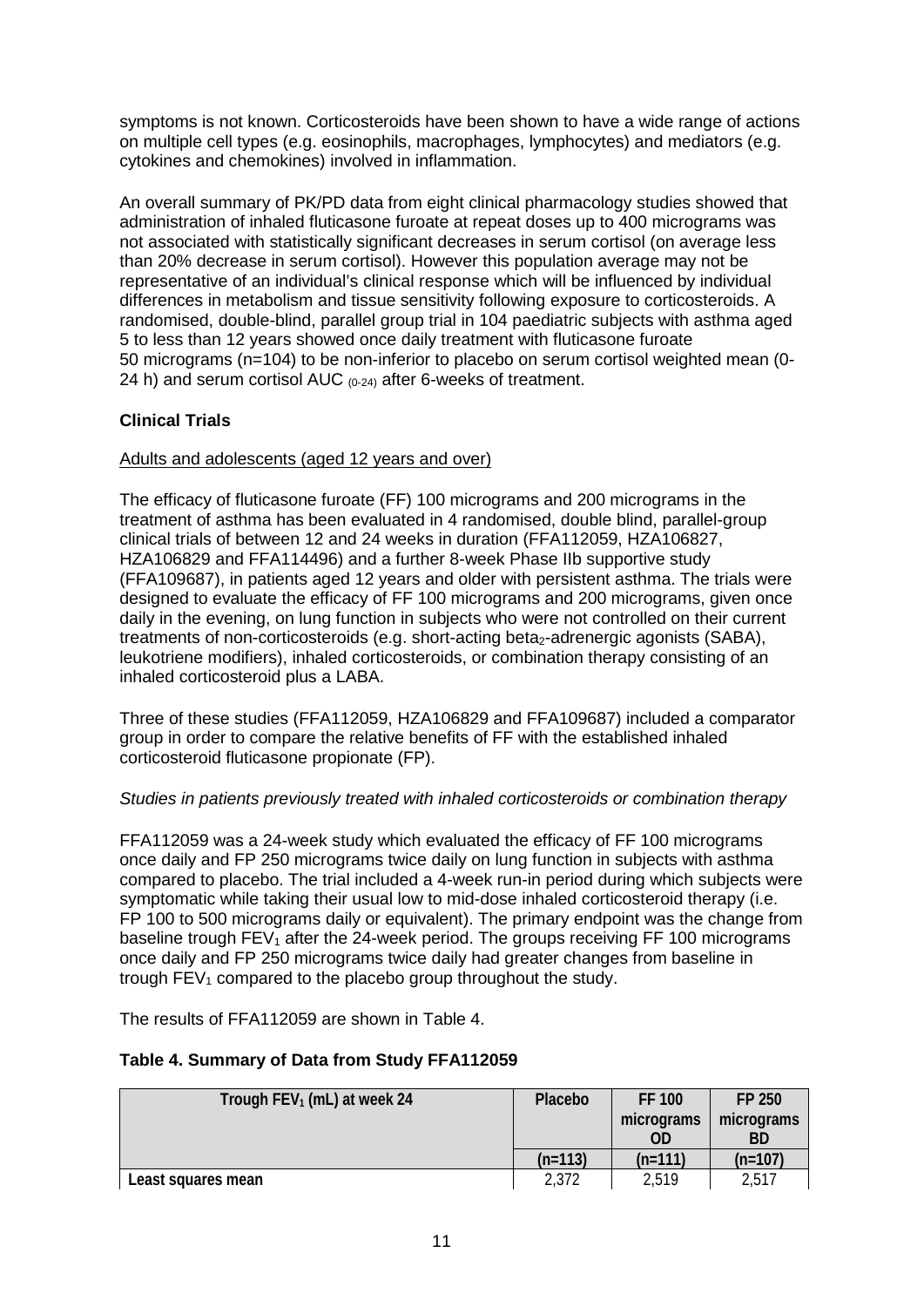| Trough $FEV_1$ (mL) at week 24               | <b>FF 100</b><br>Placebo<br>micrograms<br>0D |            | FP 250<br>micrograms<br>BD |
|----------------------------------------------|----------------------------------------------|------------|----------------------------|
|                                              | $(n=113)$                                    | $(n=111)$  | $(n=107)$                  |
| Least squares mean change from baseline (SE) | 15 (39.4)                                    | 161 (39.8) | 159 (40.6)                 |
| Comparison against placebo                   |                                              |            |                            |
| <b>Difference</b>                            |                                              | 146        | 145                        |
| 95% CI                                       |                                              | 36, 257    | 33, 257                    |
| P value                                      |                                              | 0.009      | 0.011                      |

Analysis performed using ANCOVA with covariates of baseline, region, sex, age and treatment

HZA106827 was a 12-week study which evaluated the efficacy of FF 100 micrograms once daily in the evening on lung function in subjects with asthma against placebo. The trial included a 4-week run-in period during which the subjects were symptomatic while taking their usual low to mid-dose inhaled corticosteroid, (i.e. FP 200 to 500 micrograms/day or equivalent). LABA use was discontinued during the run-in. The coprimary efficacy endpoints were change from baseline trough  $FEV<sub>1</sub>$  on week 12 and weighted mean  $FEV<sub>1</sub>$  (0-24 hr) on the last day of the 12-week treatment period. FF 100 micrograms once daily had greater changes from baseline than placebo throughout the study. At week 12, the change from baseline in trough  $FEV<sub>1</sub>$  for FF 100 micrograms once daily was significantly greater than placebo and lung function improvements were sustained over 24 hours. At week 12 the change from baseline in weighted mean  $FEV<sub>1</sub>$ was significantly greater for FF 100 micrograms compared with placebo.

The results of HZA106827 are shown in Tables 5 and 6.

| Trough $FEV_1$ (mL) at week 12               | Placebo    | FF 100 micrograms<br>0D |
|----------------------------------------------|------------|-------------------------|
|                                              | $(n=193)$  | $(n=203)$               |
| Least squares mean                           | 2,525      | 2,661                   |
| Least squares mean change from baseline (SE) | 196 (31.0) | 332 (30.2)              |
| Comparison against placebo                   |            |                         |
| <b>Difference</b>                            |            | 136                     |
| 95% CI                                       | ---        | 51, 222                 |
| P value                                      |            | 0.002                   |

### **Table 5. Results of HZA106827 - Trough FEV1 (mL) at week 12**

Analysis performed using ANCOVA with covariates of baseline, region, sex, age and treatment

### **Table 6. Results of HZA106827: 0-24 hour weighted mean FEV<sub>1</sub> (mL) at week 12**

| 0-24 hour weighted mean $FEV_1$ (mL) at week 12 | Placebo    | FF 100 micrograms<br>0D |
|-------------------------------------------------|------------|-------------------------|
|                                                 | $(n=95)$   | $(n=106)$               |
| Least squares mean                              | 2,542      | 2,728                   |
| Least squares mean change from baseline (SE)    | 212 (45.6) | 398 (43.2)              |
| Comparison against placebo                      |            |                         |
| <b>Difference</b>                               |            | 186                     |
| 95% CI                                          |            | 62, 310                 |
| P value                                         |            | 0.003                   |

Analysis performed using ANCOVA with covariates of baseline, region, sex, age and treatment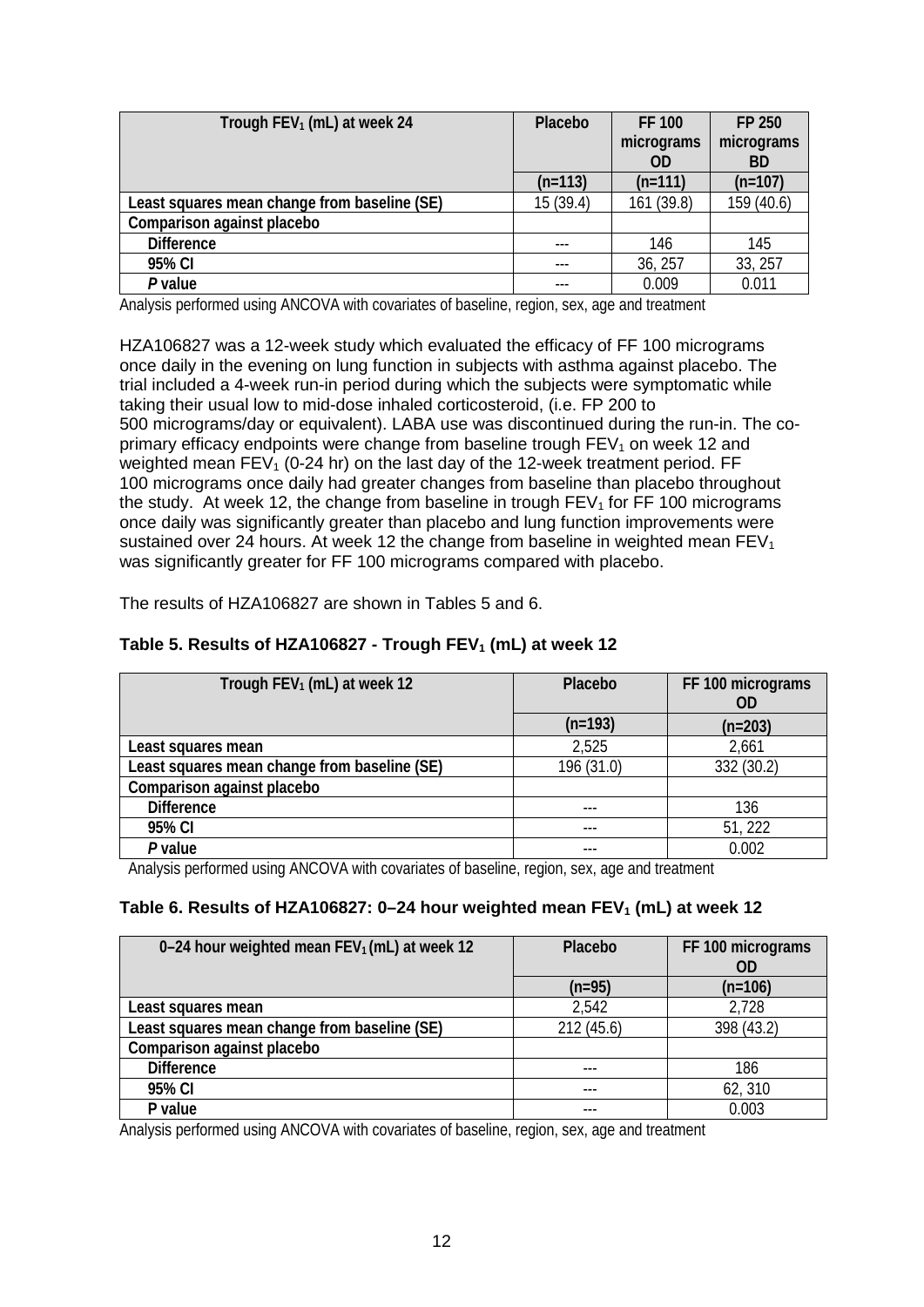FFA11496 was a 24-week study which evaluated the relative efficacy of FF in doses of 100 micrograms and 200 micrograms on lung function in patients with asthma. The trial included a 4-week run-in period during which the subjects were symptomatic while taking their usual mid- to high-dose inhaled corticosteroid therapy (i.e. fluticasone propionate 250 to 1,000 micrograms/day or equivalent). LABA use was discontinued during the run-in period. The primary efficacy endpoint was change from baseline trough  $FEV<sub>1</sub>$  at week 24. The group receiving FF 200 micrograms had generally numerically greater changes from baseline than the group receiving FF 100 micrograms throughout the study. At week 24, the change from baseline in trough  $FEV_1$  was 208 mL for FF 100 micrograms and 284 mL for FF 200 micrograms, a difference of 77 mL, 95% CI: -39, 192).

HZA106829 was a 24-week study and evaluated the efficacy of FF 200 micrograms once daily in the evening, and FP 500 micrograms twice daily on lung function in subjects with asthma. The trial included a 4-week run-in period during which the subjects were symptomatic while taking their usual mid- to high-dose inhaled corticosteroid (fluticasone propionate 500 to 1,000 micrograms/day or equivalent). LABA use was discontinued during the run-in period. Mean baseline percent predicted  $FEV<sub>1</sub>$  was approximately 67% in both treatment groups. The trial assessed the non-inferiority of FF 200 micrograms once daily compared with FP 500 micrograms twice daily for trough  $FEV<sub>1</sub>$  at week 24. The coprimary endpoint of weighted mean  $FEV<sub>1</sub>$  (0-24 hours) was also assessed at the end of the 24-week treatment period. Both FF 200 micrograms once daily and FP 500 micrograms twice daily produced improvements from baseline in lung function. FF 200 micrograms once daily was not inferior to FP 500 micrograms twice daily as assessed by trough  $FEV<sub>1</sub>$ , as the lower bound of the 95% confidence interval from the treatment difference was greater than the pre-defined non-inferiority margin of -125 mL. Lung function improvements were sustained over 24 hours as seen by change in weighted mean  $FEV<sub>1</sub>$ .

The results of HZA106829 are shown in Table 7.

| Trough $FEV_1$ (mL) at week 24               | FF 200 micrograms OD | FP 500 micrograms BD |
|----------------------------------------------|----------------------|----------------------|
|                                              | $(n=186)$            | $(n=190)$            |
| Least squares mean                           | 2,358                | 2,341                |
| Least squares mean change from baseline (SE) | 201 (30.3)           | 183 (30.0)           |
| Comparison against FP 500 BD                 |                      |                      |
| <b>Difference</b>                            | 18                   | ---                  |
| 95% CI                                       | $-66, 102$           |                      |

# **Table 7. Results of Study HZA106829**

Analysis performed using ANCOVA with covariates of baseline, region, sex, age and treatment

| 0 -24 hour weighted mean $FEV1$ (mL) at      | FF 200 micrograms OD | FP 500 micrograms BD |  |
|----------------------------------------------|----------------------|----------------------|--|
| week 24                                      | $(n=83)$             | $(n=86)$             |  |
| Least squares mean                           | 2,532                | 2,462                |  |
| Least squares mean change from baseline (SE) | 328 (49.3)           | 258 (48.3)           |  |

# *Studies in patients previously treated with non-corticosteroids*

FFA109687 was an 8-week study which evaluated the efficacy of a range of doses of FF (25 micrograms – 200 micrograms) on lung function in subjects with asthma compared to placebo. Inhaled FP 100 micrograms twice daily was included as an active control. The trial included a 4-week run-in during which the subjects were symptomatic while taking their usual non-corticosteroid therapy. The primary endpoint was the change from baseline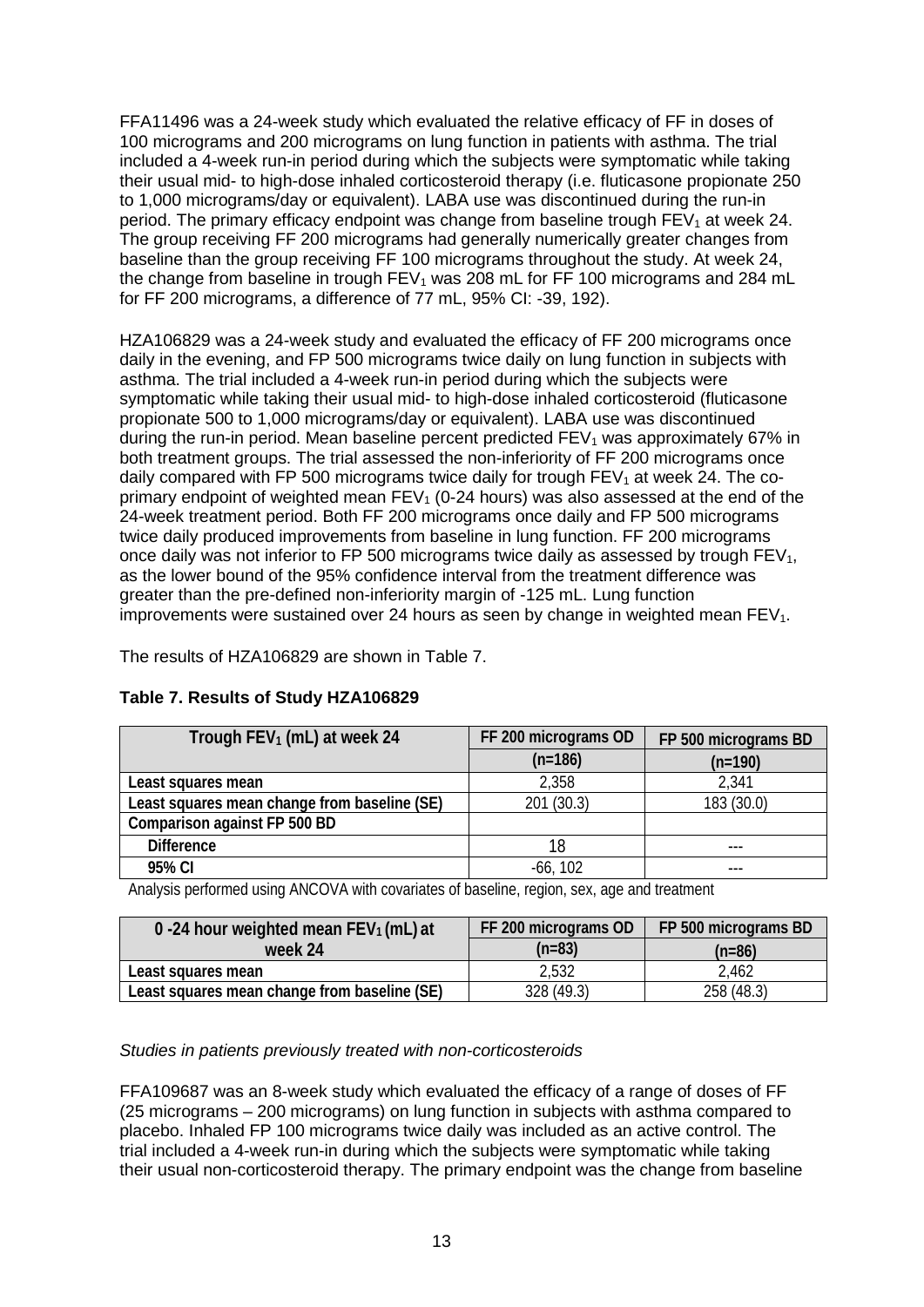trough  $FEV<sub>1</sub>$  after the 8-week period. The groups receiving  $FF$  as once daily doses of 100 micrograms and 200 micrograms had significantly greater changes from baseline in trough FEV<sub>1</sub> than the placebo group. At week 8, the change from baseline trough FEV<sub>1</sub> for FF 100 micrograms once daily was 204 mL greater than placebo, demonstrating that the FF 100 is appropriate for treating patients who are symptomatic on non-corticosteroid therapy.

The results of FF 100 micrograms and 200 micrograms relative to placebo in study FFA109687 are displayed in Table 8.

| Table 8. Summary of Data from Study FFA109687 |  |  |  |
|-----------------------------------------------|--|--|--|
|                                               |  |  |  |

| Trough $FEV_1$ (mL) at week 8                | Placebo    | <b>FF 100</b> | <b>FF 200</b> |
|----------------------------------------------|------------|---------------|---------------|
|                                              |            | micrograms    | micrograms    |
|                                              |            | 0D            | <b>OD</b>     |
|                                              | $(n=93)$   | $(n=109)$     | $(n=94)$      |
| Least squares mean                           | 2,515      | 2,719         | 2,745         |
| Least squares mean change from baseline (SE) | 137 (42.8) | 341 (39.6)    | 367(42.8)     |
| Comparison against placebo                   |            |               |               |
| <b>Difference</b>                            | ---        | 204           | 230           |
| 95% CI                                       |            | 89, 319       | 111, 349      |
| P value                                      |            | < 0.001       | < 0.001       |

Analysis performed using ANCOVA with covariates of baseline, region, sex, age and treatment

### Children (aged 5 to less than 12 years)

A 12-week placebo and active controlled trial evaluated the safety and efficacy of fluticasone furoate administered once daily in the evening (25, 50, or 100 micrograms) compared with placebo administered once daily in 593 subjects with asthma aged 5 to less than 12 years. The mean age of subjects was 8 years and mean weight was 32 kilograms. At trial entry, 318 (54%) subjects were taking an inhaled corticosteroid (ICS) and the mean total daily ICS dose was less than or equal to 250 micrograms fluticasone propionate or equivalent. Subjects were symptomatic, had at least a 6-month history of asthma, and had been receiving stable asthma therapy for at least 4 weeks prior to screening. Subjects had to have a pre-bronchodilator peak expiratory flow (PEF) of greater than or equal to 60% to less than or equal to 90% of their best post-bronchodilator value and, in subjects able to perform the manoeuvre, demonstrate a greater than or equal to 12% reversibility of  $FEV<sub>1</sub>$  within approximately 10 to 40 minutes following 2 to 4 inhalations of salbutamol inhalation aerosol. The primary endpoint of this trial was the mean change from baseline in daily morning (AM) PEF from the patient electronic daily diary averaged over the 12-week treatment period. The change from baseline in daily AM PEF for all 3 doses of fluticasone furoate was significantly greater than placebo; however, fluticasone furoate 100 micrograms provided no greater benefit than fluticasone furoate 50 micrograms. Change from baseline in PEF is presented in Table 9 below. A secondary endpoint was the change from baseline in the PM trough  $FEV<sub>1</sub>$  at week 12, presented in Table 10 below.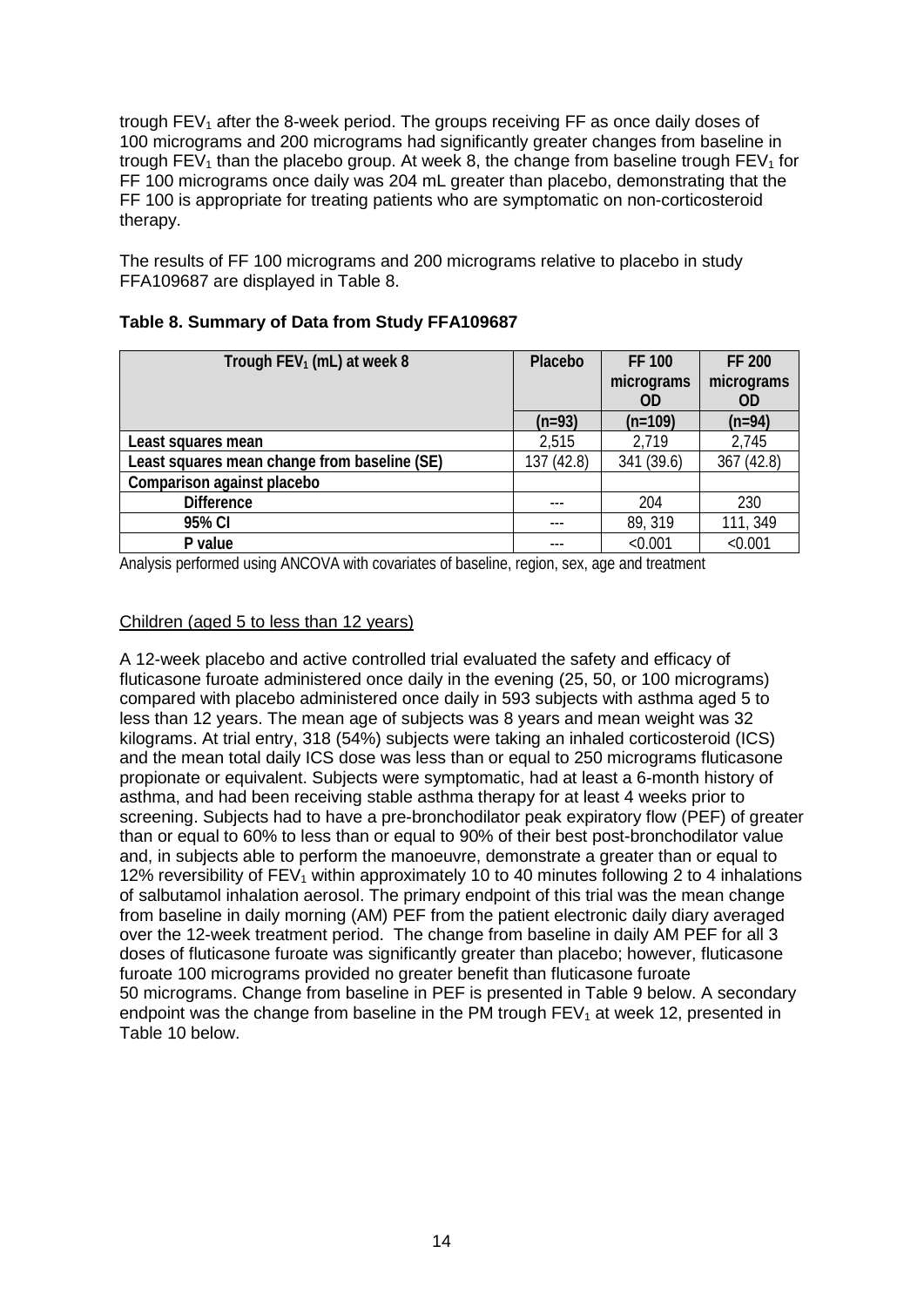#### **Table 9. Results of Study HZA106855 - Least Squares Mean Change from Baseline in PEF (Intent-to-Treat Population)**

|                       | Placebo   | Fluticasone       | <b>Fluticasone</b> | <b>Fluticasone</b> |
|-----------------------|-----------|-------------------|--------------------|--------------------|
|                       |           | <b>Furoate 25</b> | <b>Furoate 50</b>  | Furoate 100        |
|                       |           | micrograms        | micrograms         | micrograms         |
|                       | $(n=119)$ | $(n=118)$         | $(n=120)$          | $(n=118)$          |
| Primary endpoint      |           |                   |                    |                    |
| AM PEF $(L/min)^a$    | $n = 119$ | $n = 117$         | $n = 118$          | $n = 118$          |
| LS mean change (SE)   | 3.3(2.63) | 21.9(2.66)        | 22.8(2.65)         | 15.8(2.64)         |
| Difference vs placebo |           | 18.6              | 19.5               | 12.5               |
| (95% CI)              |           | (11.3, 26.0)      | (12.1, 26.9)       | (5.1, 19.8)        |

*<sup>a</sup> Average over weeks 1 to 12.*

*PEF = peak expiratory flow.*

*LS = least squares.*

*SE = standard error.*

*CI = confidence interval.*

### **Table 10. Results of Study HZA106855 - Least Squares Mean Change from Baseline**  in PM Trough FEV<sub>1</sub> (L) at week 12 (LOCF) (Intent-to-Treat Population)

|                       | Placebo   | Fluticasone<br><b>Furoate 25</b><br>micrograms | <b>Fluticasone</b><br><b>Furoate 50</b><br>micrograms | Fluticasone<br>Furoate 100<br>micrograms |
|-----------------------|-----------|------------------------------------------------|-------------------------------------------------------|------------------------------------------|
|                       | $(n=119)$ | $(n=118)$                                      | $(n=120)$                                             | $(n=118)$                                |
| Secondary endpoint    |           |                                                |                                                       |                                          |
| Week 12 (LOCF)        |           |                                                |                                                       |                                          |
| n                     | 102       | 96                                             | 112                                                   | 96                                       |
| LS mean               | 1.524     | 1.650                                          | 1.545                                                 | 1.557                                    |
| LS mean change (SE)   | 0.128     | 0.254                                          | 0.150                                                 | 0.162                                    |
|                       | (0.0264)  | (0.0272)                                       | (0.0252)                                              | (0.0272)                                 |
| Difference vs placebo |           | 0.126                                          | 0.022                                                 | 0.033                                    |
| (95% CI)              |           | (0.051, 0.201)                                 | $(-0.050, 0.094)$                                     | $(-0.041, 0.108)$                        |

*LOCF = Last observation carried forward*

*LS = least squares.*

*SE = standard error.*

*CI = confidence interval.*

# **5.2 PHARMACOKINETIC PROPERTIES**

# **Absorption**

The absolute bioavailability for fluticasone furoate when administered by inhalation was, on average, 14%. The oral bioavailability of fluticasone furoate was low, on average, 1.3%. Given this low oral bioavailability, systemic exposure for fluticasone furoate following inhaled administration is primarily due to absorption of the inhaled portion of the dose delivered to the lung.

# **Distribution**

Following intravenous dosing, fluticasone furoate is extensively distributed with an average volume of distribution at steady state of 661 L.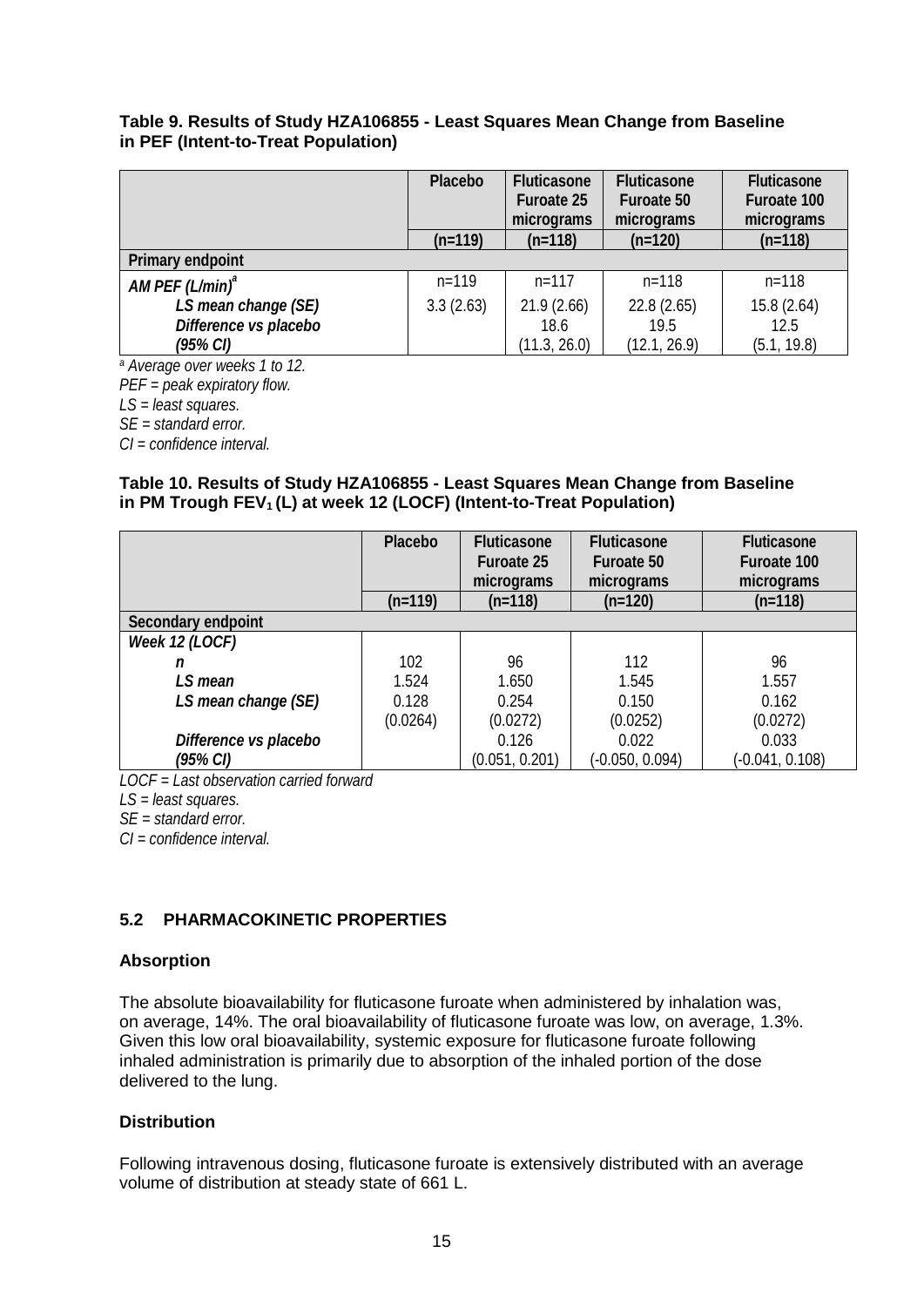Fluticasone furoate has a low association with red blood cells. In vitro plasma protein binding in human plasma of fluticasone furoate was high, on average >99.6%. There was no decrease in the extent of in vitro plasma protein binding in subjects with renal or hepatic impairment.

Fluticasone furoate is a substrate for P-glycoprotein (P-gp), however, concomitant administration of fluticasone furoate with P-gp inhibitors is considered unlikely to alter fluticasone furoate systemic exposure. Clinical pharmacology studies with selective P-gp inhibitors and fluticasone furoate have not been conducted.

### **Metabolism**

Based on in vitro data, the major routes of metabolism of fluticasone furoate in humans are mediated primarily by CYP3A4.

Fluticasone furoate is primarily metabolised through hydrolysis of the S-fluoromethyl carbothioate group to metabolites with significantly reduced corticosteroid activity.

A repeat-dose CYP3A4 drug interaction study was performed in healthy subjects with the fluticasone furoate/vilanterol combination (200/25 micrograms) and the strong CYP3A4 inhibitor ketoconazole (400 milligrams). Co-administration increased mean fluticasone furoate AUC $_{(0.24)}$  and C<sub>max</sub> by 36% and 33%, respectively. The increase in fluticasone furoate exposure was associated with a 27% reduction in 0-24 h weighted mean serum cortisol.

### **Excretion**

Following oral administration, fluticasone furoate was eliminated in humans mainly by metabolism with metabolites being excreted almost exclusively in faeces. Less than1% of the recovered radioactive dose was eliminated in the urine. The apparent plasma elimination half-life following inhaled administration of fluticasone furoate was, on average, 24 hours.

# **Special Patient Populations**

Population PK meta-analyses for fluticasone furoate were conducted in Phase III studies in subjects with asthma. The impact of demographic covariates (age, gender, weight, BMI, racial group, ethnicity) on the pharmacokinetics of fluticasone furoate were evaluated as part of the population pharmacokinetic analysis.

### Race

In subjects with asthma, estimates of fluticasone furoate  $AUC_{(0-24)}$  for East Asian, Japanese and South East Asian subjects were up to 43% higher, on average, compared with Caucasian subjects. However, there was no evidence for the higher systemic exposure in these populations to be associated with a greater effect on adverse events such as HPA-axis suppression.

### Children

At steady state, fluticasone furoate systemic exposure following 100 micrograms once daily in children (aged 5 years to less than 12 years) was comparable to systemic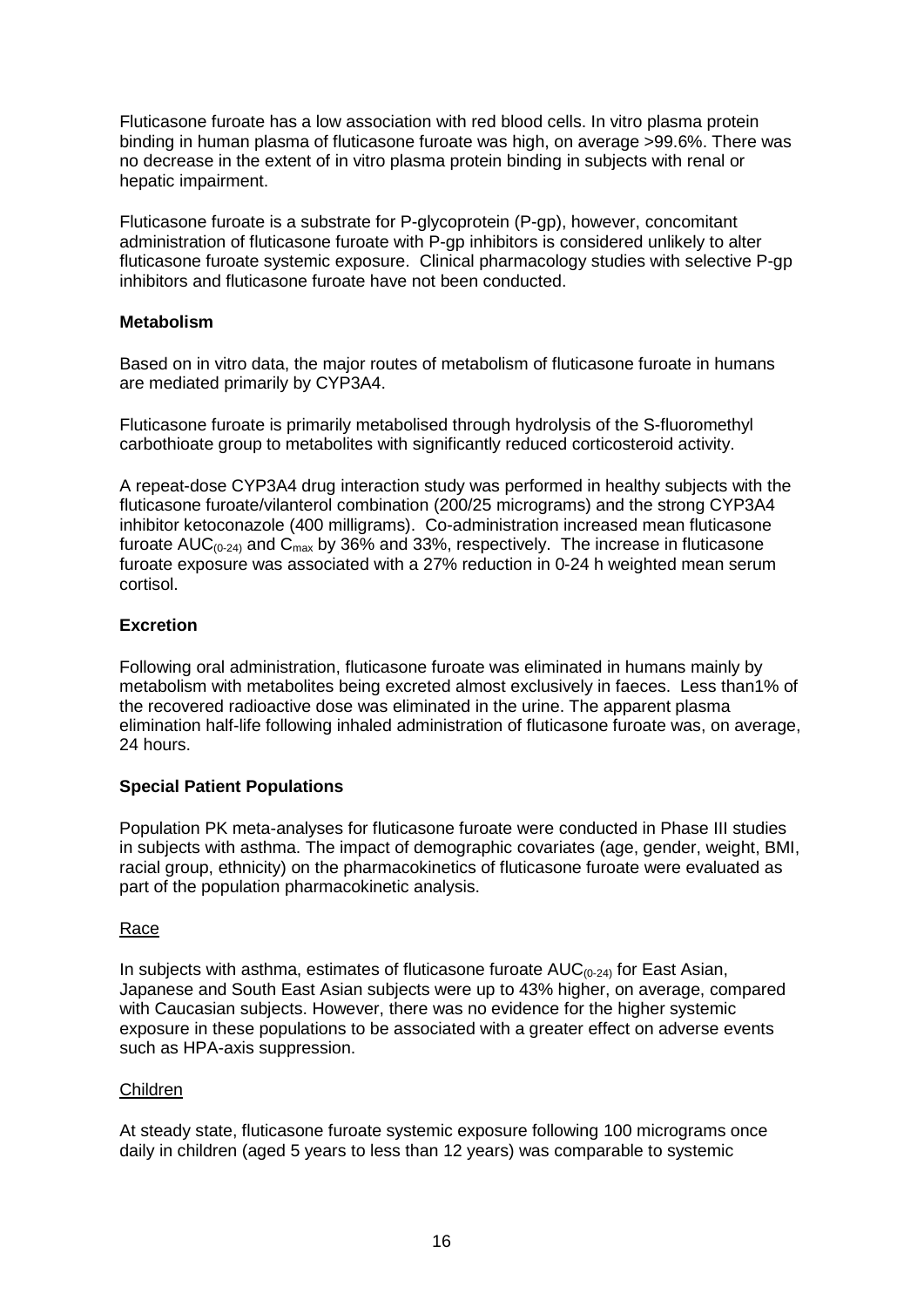exposure seen following 100 micrograms once daily in adults and adolescents, based on a population PK analysis.

ARNUITY ELLIPTA should not be used in children younger than 5 years of age. The safety and efficacy of fluticasone furoate in children under the age of 5 years have not yet been established.

#### Elderly

There was no evidence for age (up to 84 years) to affect the pharmacokinetics of fluticasone furoate in subjects with asthma.

#### Renal Impairment

A clinical pharmacology study of fluticasone furoate/vilanterol showed that severe renal impairment (creatinine clearance <30 mL/min) did not result in significantly greater exposure to fluticasone furoate or more marked corticosteroid systemic effects compared with healthy subjects. No dose adjustment is required for patients with renal impairment.

The effects of haemodialysis have not been studied.

#### Hepatic Impairment

Following repeat dosing of fluticasone furoate/vilanterol for 7 days, there was an increase in fluticasone furoate systemic exposure (up to three-fold as measured by  $AUC_{(0-24)}$ ) in subjects with hepatic impairment (Child-Pugh A, B or C) compared with healthy subjects aged 18 and over. The increase in fluticasone furoate systemic exposure in subjects with moderate hepatic impairment (Child-Pugh B) following repeat-dose administration (fluticasone furoate/vilanterol 200/25 micrograms) was associated with an average 34% reduction in serum cortisol compared with healthy subjects. Dose-normalised fluticasone furoate systemic exposure was similar in subjects with moderate and severe hepatic impairment (Child-Pugh B or C). For patients aged 12 and older with moderate or severe hepatic impairment the maximum daily dose is 100 micrograms.

### **Gender, Weight and BMI**

There was no evidence for gender, weight or Body Mass Index (BMI) to influence the pharmacokinetics of fluticasone furoate based on a population pharmacokinetic analysis of Phase III clinical data.

No dosage adjustment is necessary based on gender, weight or BMI.

### **5.3 PRECLINICAL SAFETY DATA**

### **Genotoxicity**

Fluticasone furoate was not genotoxic in a standard battery of studies.

### **Carcinogenicity**

Fluticasone furoate was not carcinogenic in lifetime inhalation studies in rats or mice at respective doses up to 8.6 and 18.8 micrograms/kilogram/day, yielding systemic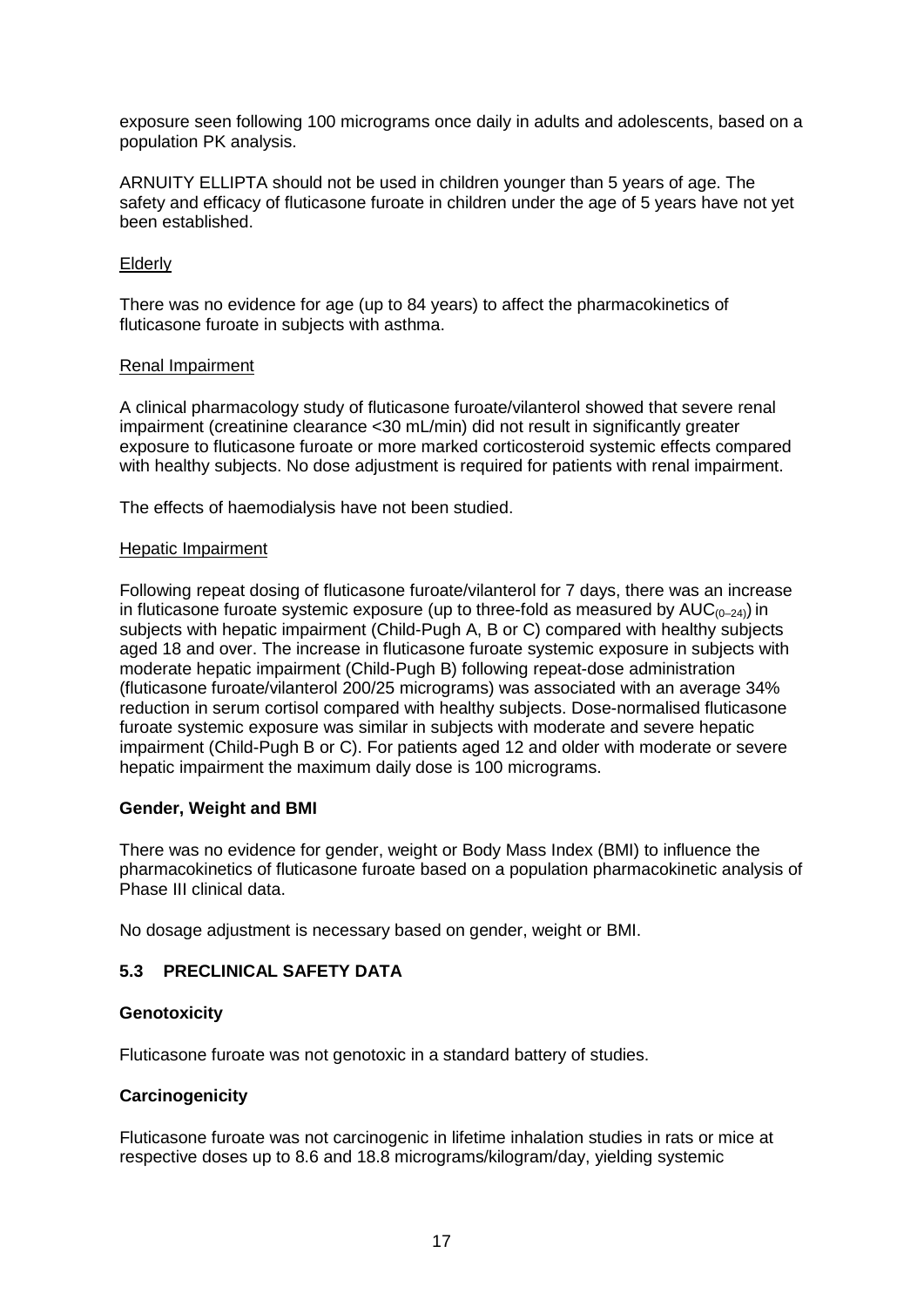exposures similar to that in patients at the maximum recommended human dose, based on AUC.

# **6. PHARMACEUTICAL PARTICULARS**

### **6.1 LIST OF EXCIPIENTS**

Lactose monohydrate (which contains milk protein). There are 12.5 milligrams of lactose monohydrate per dose.

### **6.2 INCOMPATIBILITIES**

Incompatibilities were not identified as part of the registration of this medicine.

### **6.3 SHELF LIFE**

In Australia, information on the shelf life can be found on the public summary of the Australian Register of Therapeutic Goods (ARTG). The expiry date can be found on the packaging.

Following removal from the tray, the product may be stored for a maximum period of one month below 30° C.

Write the date the inhaler should be discarded on the label in the space provided. The date should be added as soon as the inhaler has been removed from the tray.

# **6.4 SPECIAL PRECAUTIONS FOR STORAGE**

Store below 30°C.

If stored in a refrigerator, the inhaler should be allowed to return to room temperature for at least one hour before use.

### **6.5 NATURE AND CONTENTS OF CONTAINER**

The plastic Ellipta inhaler consists of a light grey body, a pale orange mouthpiece cover and a dose counter, packed into a foil laminate tray containing a desiccant sachet. The tray is sealed with a peelable foil lid.

The inhaler contains a single strip of 14 or 30 regularly distributed blisters.

Not all pack sizes may be distributed in Australia.

### **6.6 SPECIAL PRECAUTIONS FOR DISPOSAL**

In Australia, any unused medicine or waste material should be disposed of by taking to your local pharmacy.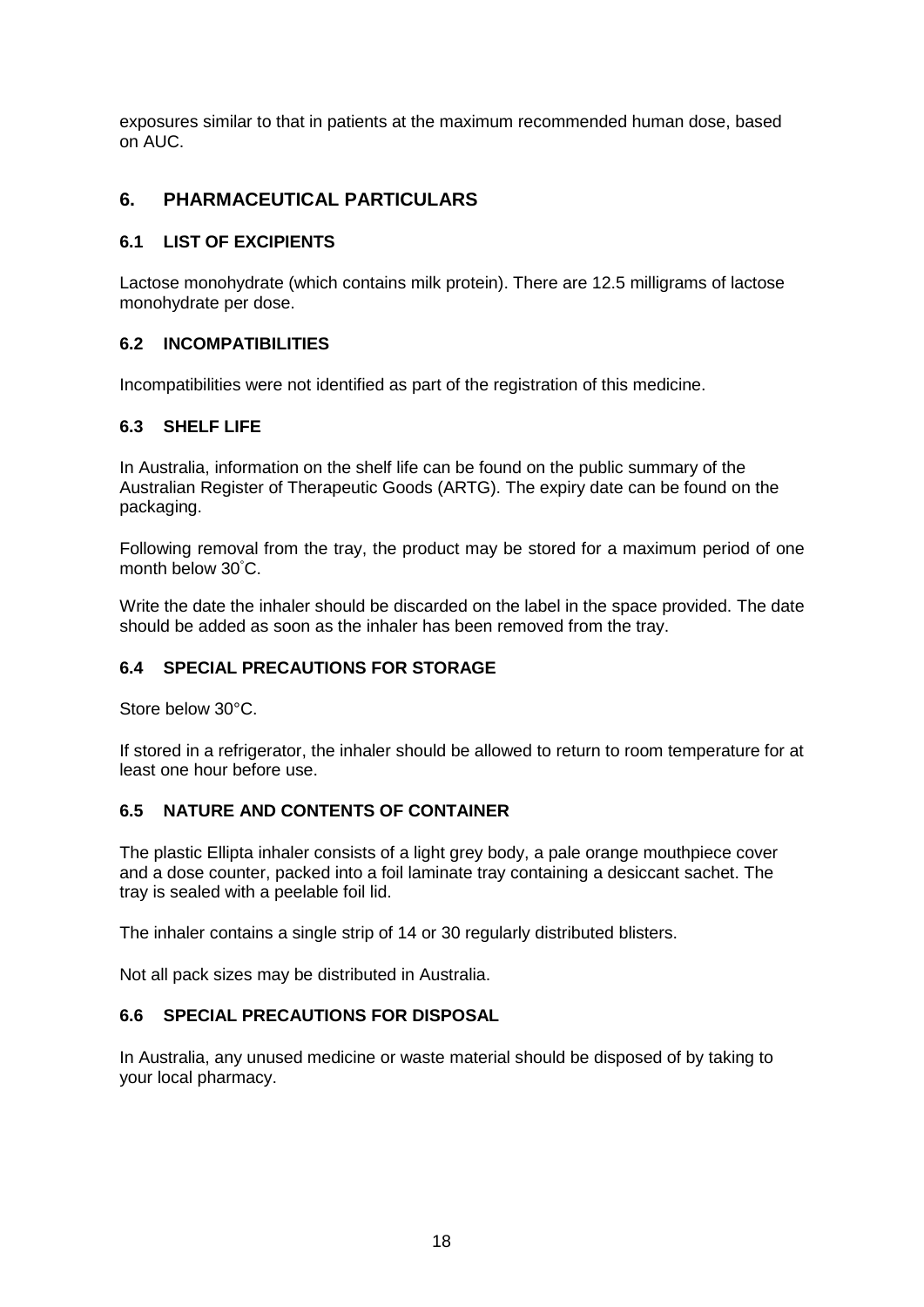#### **6.7 PHYSICOCHEMICAL PROPERTIES**

#### **Chemical Structure**



The chemical name of fluticasone furoate is androsta-1,4-diene-17-carbothioic acid, 6,9 difluoro-17-[(2-furanylcarbonyl)oxy]-11-hydroxy-16-methyl-3-oxo-, S-(fluoromethyl) ester, (6α,11β,16α,17α)- (9CI).

The molecular formula of fluticasone furoate is  $C_{27}H_{29}F_3O_6S$ .

Fluticasone furoate is practically insoluble or insoluble in water, and slightly soluble in acetone, dimethylsulphoxide and ethanol.

### **CAS Number**

397864-44-7

# **7. MEDICINE SCHEDULE (POISONS STANDARD)**

Schedule 4 – Prescription Only Medicine

### **8. SPONSOR**

GlaxoSmithKline Australia Pty Ltd, Level 4, 436 Johnston Street, Abbotsford, Victoria, 3067

# **9. DATE OF FIRST APPROVAL**

11 September 2015

# **10. DATE OF REVISION**

14 March 2019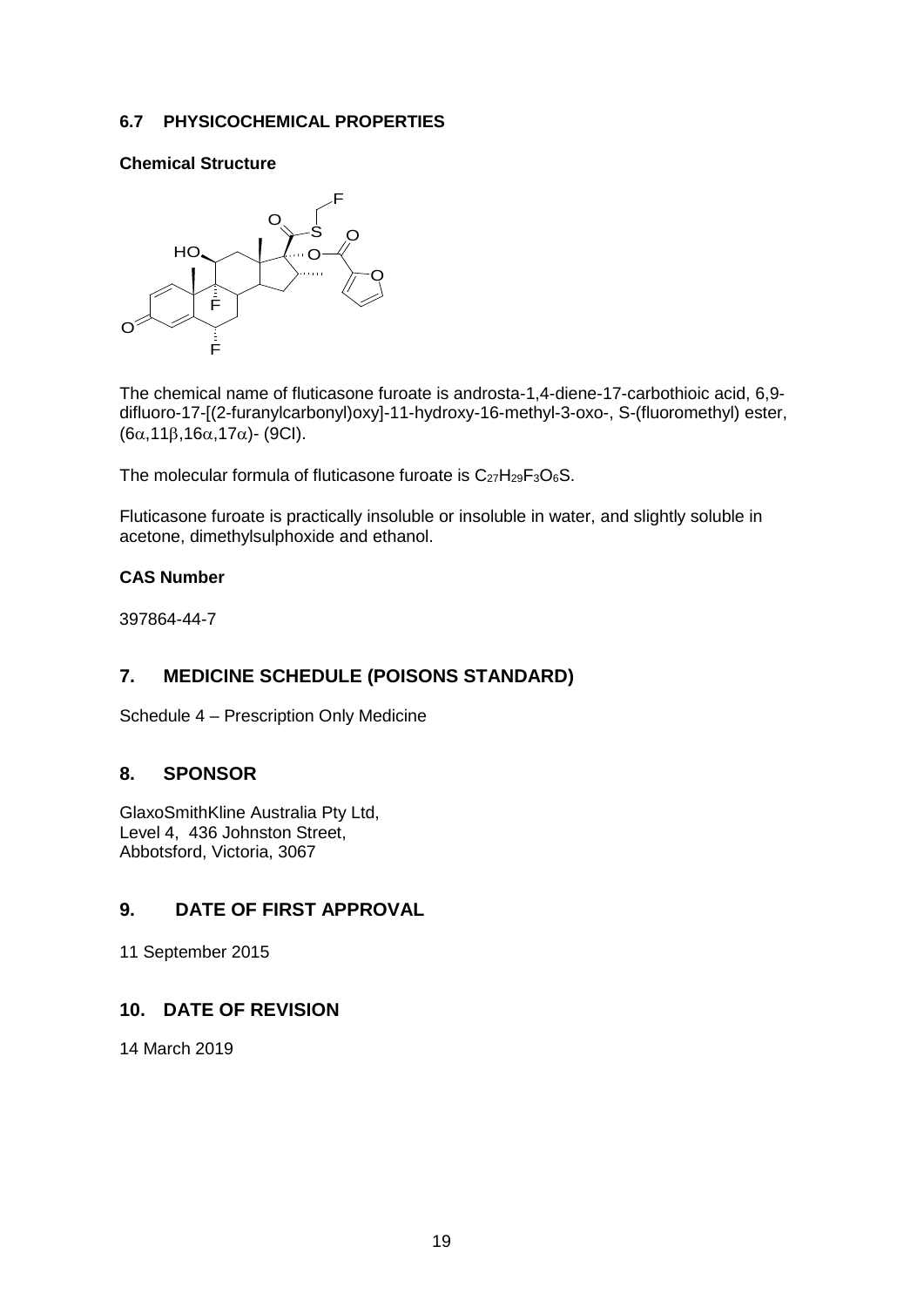# **SUMMARY TABLE OF CHANGES**

| <b>Section</b><br>Changed | <b>Summary of new information</b>                                                                       |
|---------------------------|---------------------------------------------------------------------------------------------------------|
| 4.2                       | Inclusion of dosing information in children 5 to 12 years of age                                        |
| 4.2                       | Inclusion of hepatic impairment information to reflect lack of data in<br>children 5 to 12 years of age |
| 4.4                       | Amended precautions for use in children to reflect lack of data in children<br>under 5 years of age.    |
| 4.8                       | Addition of adverse effects information in children 5 to 12 years of age                                |
| 5.1                       | Addition of clinical trial data in children 5 to 12 years of age                                        |
| 5.2                       | Addition of pharmacokinetic data in children 5 to 12 years of age                                       |
| All sections              | Minor editorial and formatting changes                                                                  |

Trademarks are owned by or licensed to the GSK group of companies.

ARNUITY ELLIPTA was developed in collaboration with Innoviva, Inc.

© 2019 GSK group of companies or its licensor.

Version 4.0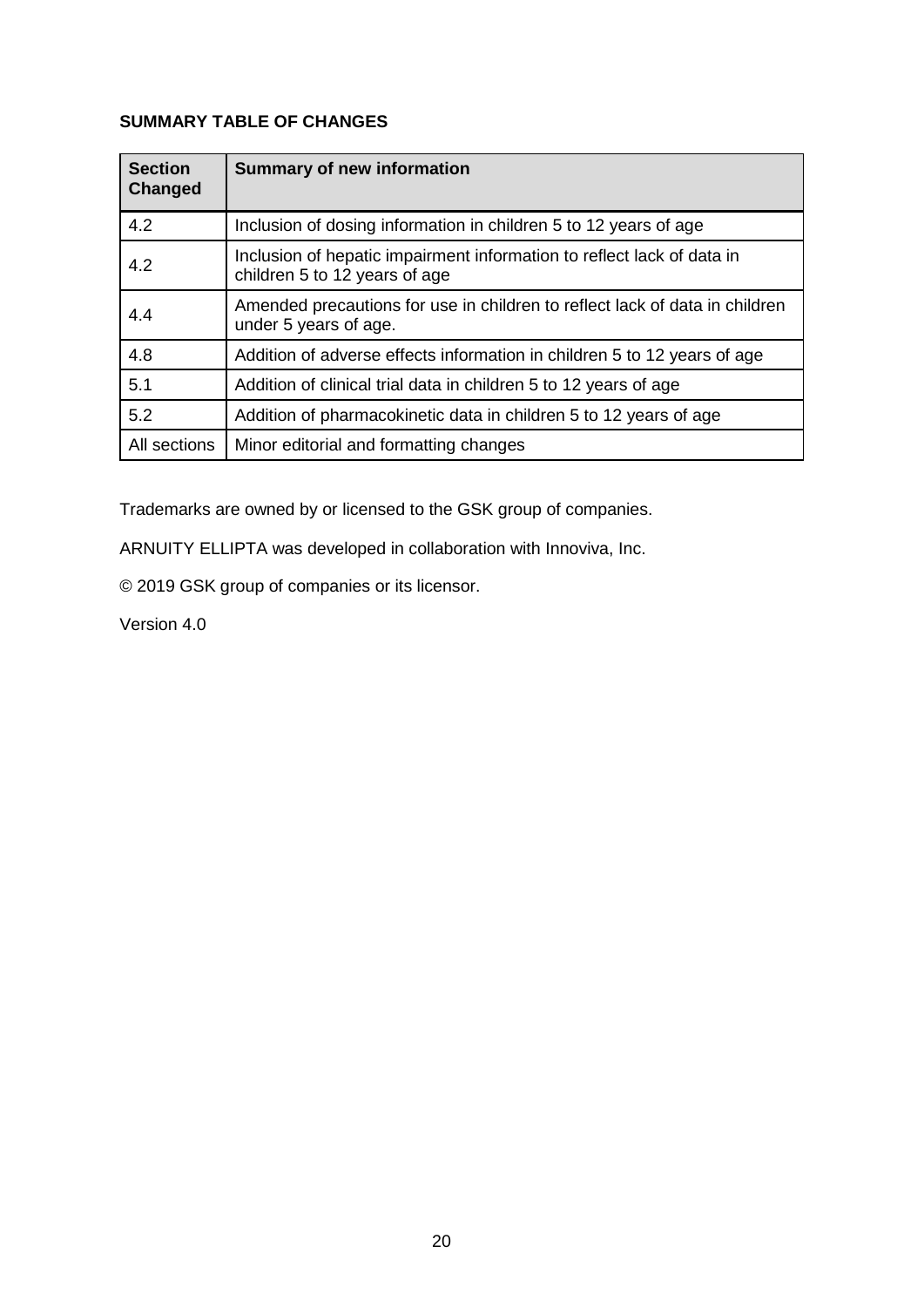### **How to Use ARNUITY ELLIPTA**

### **What is the Ellipta inhaler?**

ARNUITY ELLIPTA is inhaled through the mouth using the Ellipta inhaler.

When you first use the Ellipta inhaler you do not need to check that it is working properly, and you do not need to prepare it for use in any special way. Just follow these step-bystep instructions.





The inhaler is packaged in a tray. **Do not open the tray until you are ready to inhale a dose of your medicine.** When you are ready to use your inhaler, peel back the lid to open the tray. The tray contains a **desiccant** sachet, to reduce moisture. Throw this desiccant sachet away – **do not** open, eat or inhale it.



When you take the inhaler out of the sealed tray, it will be in the 'closed' position. **Do not open the inhaler until you are ready to inhale a dose of medicine.** Write the "Discard by" date on the inhaler label in the space provided. The "Discard by" date is one month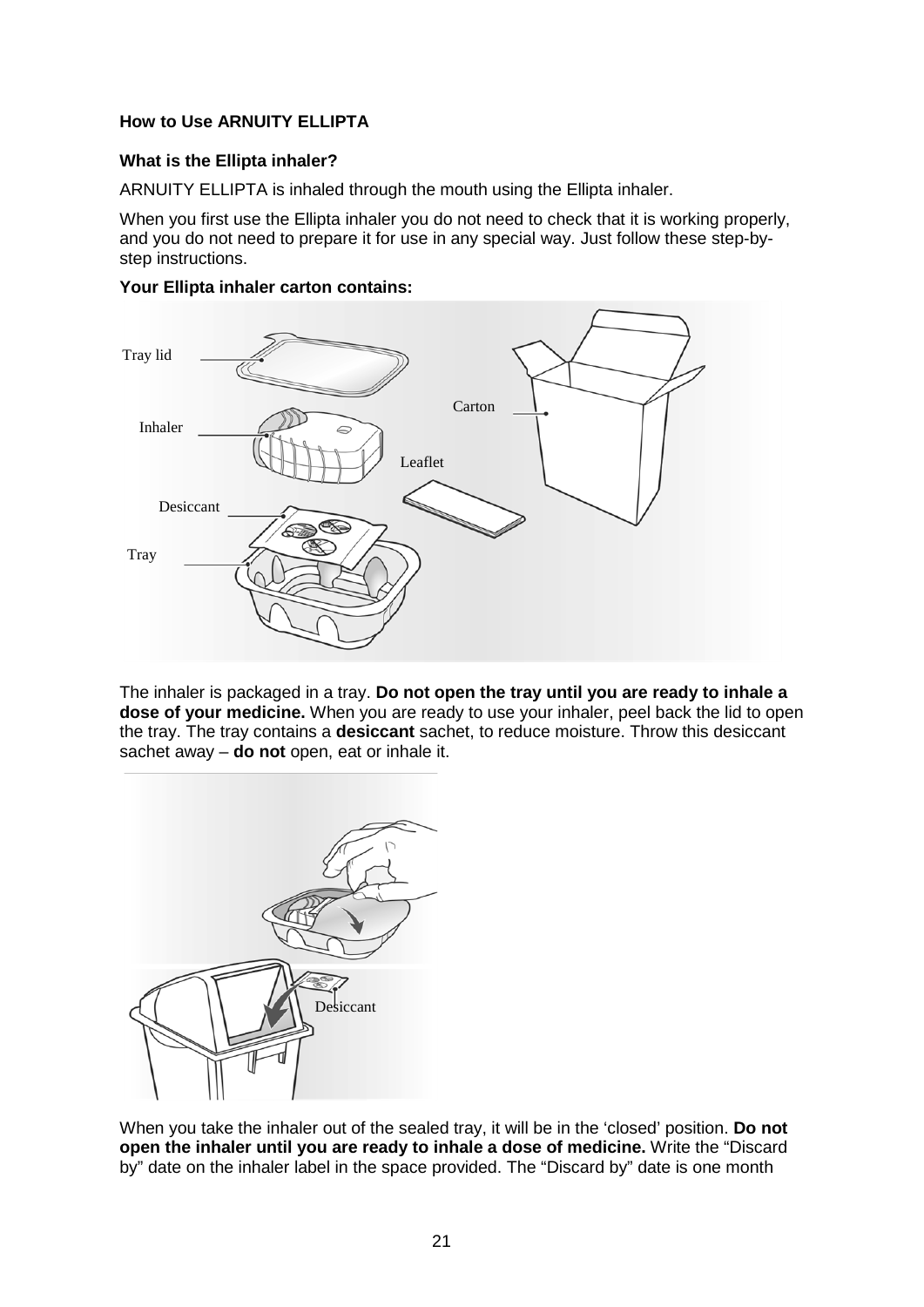from the date you first open the tray. **After this date, the inhaler should no longer be used.**

The step-by-step instructions shown below for the 30-dose (30 day supply) Ellipta inhaler also apply to the 14-dose (14 day supply) Ellipta inhaler.

### **Important information to read before you start**

### **If you open and close the cover without inhaling the medicine, you will lose the dose.**

The lost dose will be securely held inside the inhaler, but it will no longer be available.

It is not possible to accidentally take extra medicine or a double dose in one inhalation.



### **Step 1: Prepare a dose**

**Wait to open the cover until you are ready to take your dose.** 

**Do not shake the inhaler.**

• **Slide the cover down until you hear a "click".**



Your medicine is now ready to be inhaled.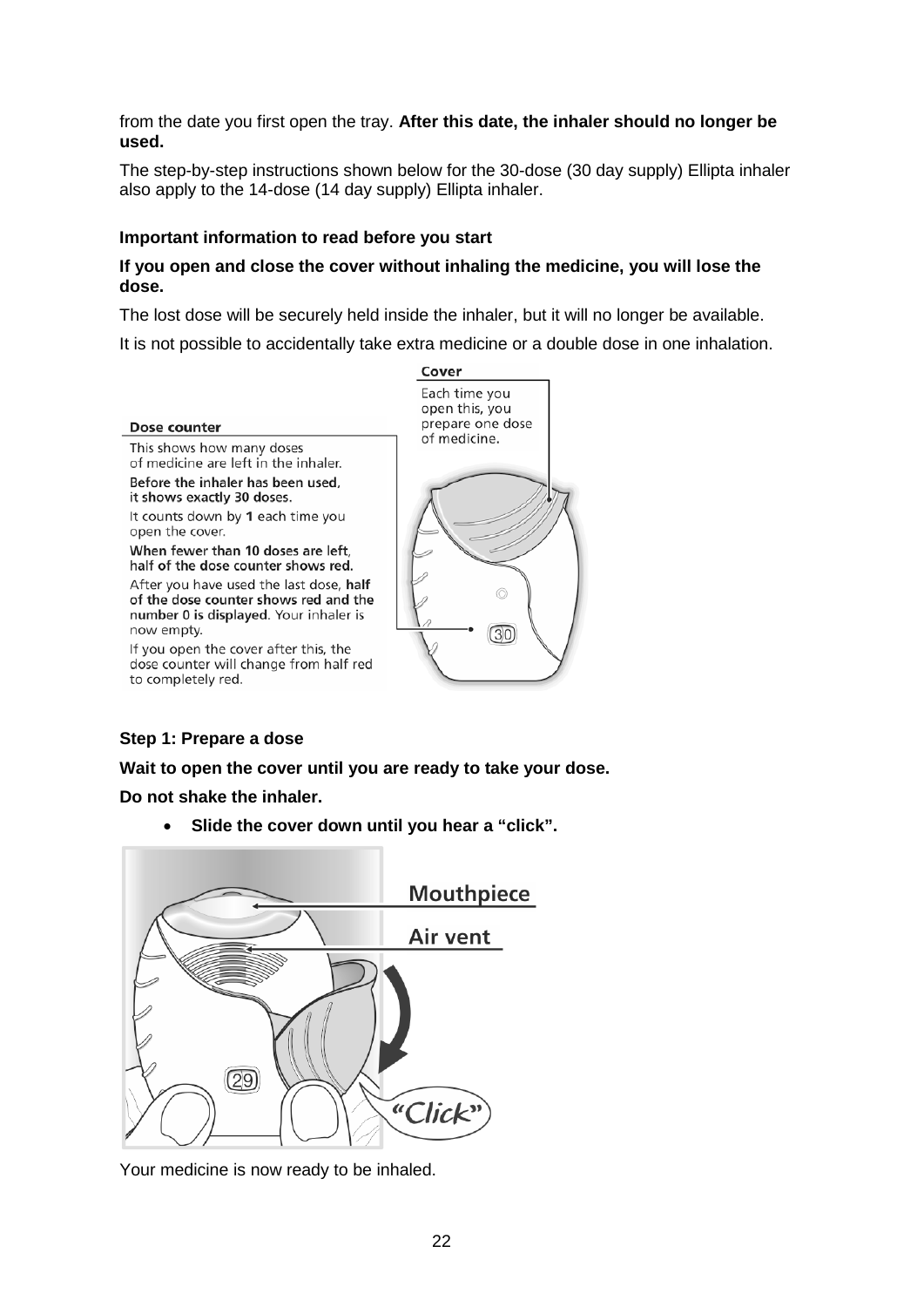The dose counter counts down by **1** to confirm.

- **If the dose counter does not count down as you hear the "click", the inhaler will not deliver the medicine.** 
	- **Take it back to your pharmacist for advice.**
- **Do not shake the inhaler at any time.**

**Step 2: Inhale your medicine**

• **Whilst holding the inhaler away from your mouth, breathe out as far as is comfortable.** 

**Do not** breathe out into the inhaler.

• **Put the mouthpiece between your lips, and close your lips firmly around it. Do not** block the air vent with your fingers.



- **Take one long, steady, deep breath in. Hold this breath for about 3-4 seconds or as long as is comfortable.**
- **Remove the inhaler from your mouth.**
- **Breathe out slowly and gently away from the mouthpiece.**

### **You may not be able to taste or feel the medicine, even when you are using the inhaler correctly.**

If you want to clean the mouthpiece, use a **dry tissue, before** you close the cover.

### **Step 3: Close the inhaler and rinse your mouth**

• **Slide the cover upwards as far as it will go, to cover the mouthpiece.**